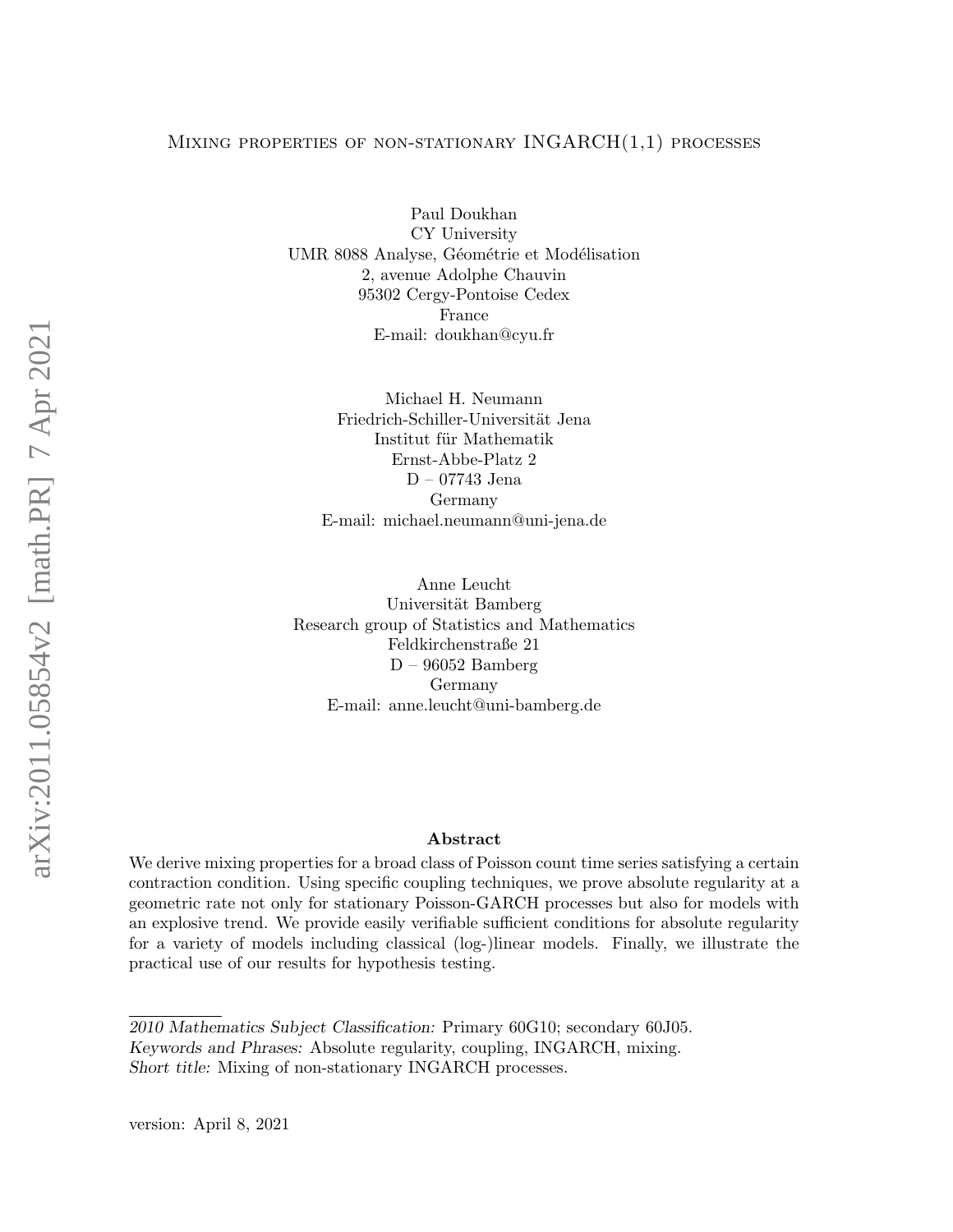#### 1. Introduction

Conditional heteroscedastic processes have become quite popular for modeling the evolution of stock prices, exchange rates and interest rates. Starting with the seminal papers by [Engle \(1982\)](#page-23-0) on autoregressive conditional heteroscedastic models (ARCH) and [Boller](#page-23-1)[slev \(1986\)](#page-23-1) on generalized ARCH, numerous variants of these models have been proposed for modeling financial time series; see for example Francq and Zakoïan (2010) for a detailed overview. More recently, integer-valued GARCH models (INGARCH) which mirror the structure of GARCH models have been proposed for modeling time series of counts; see for example [Fokianos \(2012\)](#page-24-1) and the recently edited volume by [Davis, Holan, Lund, and](#page-23-2) [Ravishanker \(2016\)](#page-23-2).

We consider integer-valued processes where the count variable  $Y_t$  at time t, given the past, has a Poisson distribution with intensity  $\lambda_t$ . The intensity  $\lambda_t$  itself is random and it is assumed that  $\lambda_t = f_t(Y_{t-1}, \lambda_{t-1}, Z_{t-1})$ , for some function  $f_t$ , i.e.  $\lambda_t$  is a function of lagged values of the count and intensity processes and a covariate  $Z_{t-1}$ . Mixing properties of such processes have been derived for a first time in [Neumann \(2011\)](#page-24-2), for a time-homogeneous transition mechanism with  $\lambda_t = f(Y_{t-1}, \lambda_{t-1})$ . This has been generalized by [Neumann \(2021\)](#page-24-3) to a GARCH structure of arbitrary order. In both cases a contractive condition on the intensity function  $f$  was imposed which resulted in an exponential decay of the coefficients of absolute regularity. Under a weaker semi-contractive rather than a fully contractive condition on the intensity function, [Doukhan and Neumann \(2019\)](#page-23-3) also proved absolute regularity of the count process, this time with a slower subexponential decay of the mixing coefficients. In the present paper we extend these results in two directions. We include an exogeneous covariate process in the intensity function and we also drop the condition of time-homogeneity. This allows us to consider "weakly non-stationary" processes, e.g. with a periodic pattern in the intensity function. Moreover, we also allow for a certain explosive behavior which could e.g. result from a deterministic trend. As shown in the text, this requires certain modifications of the techniques used in our previous work.

In the next section, we state the precise conditions, describe our approach of deriving mixing properties, and state the main results. In Section [3](#page-6-0) we apply these results to timehomogeneous and time-inhomogeneous linear INGARCH models, to the log-linear model proposed by [Fokianos and Tjøstheim \(2011\)](#page-24-4) as well as to mixed Poisson INGARCH models. Section [4](#page-9-0) clarifies connections to previous work and sketches a few possible extensions. In Section [5](#page-10-0) we discuss a possible application of our results. All proofs are deferred to a final Section [6.](#page-12-0)

### 2. Assumptions and main results

<span id="page-1-1"></span>We derive mixing properties of an integer-valued process  $\mathbf{Y} = (Y_t)_{t \in \mathbb{N}_0}$  defined on a probability space  $(\Omega, \mathcal{F}, \mathbb{P})$ , where, for  $t \geq 1$ ,

<span id="page-1-0"></span>
$$
Y_t | \mathcal{F}_{t-1} \sim \text{Pois}(\lambda_t), \tag{2.1a}
$$

$$
\lambda_t = f_t(Y_{t-1}, \lambda_{t-1}, Z_{t-1}), \tag{2.1b}
$$

and  $\mathcal{F}_s = \sigma(Y_0, \lambda_0, Z_0, \ldots, Y_s, \lambda_s, Z_s)$ . Here,  $\lambda = (\lambda_t)_{t \in \mathbb{N}_0}$  is the process of random (nonnegative) intensities and  $\mathbf{Z} = (Z_t)_{t \in \mathbb{N}_0}$  is a sequence of  $\mathbb{R}^d$ -valued covariates. We assume that  $Z_t$  is independent of  $\mathcal{F}_{t-1}$  and  $Y_t$ . We do not assume that the  $Z_t$ 's are identically distributed since we want to include cases with a possibly unbounded trend. Note that with a slight abuse of notation and to avoid an unnecessary case-by-case analysis Pois(0) denotes the Dirac measure in 0.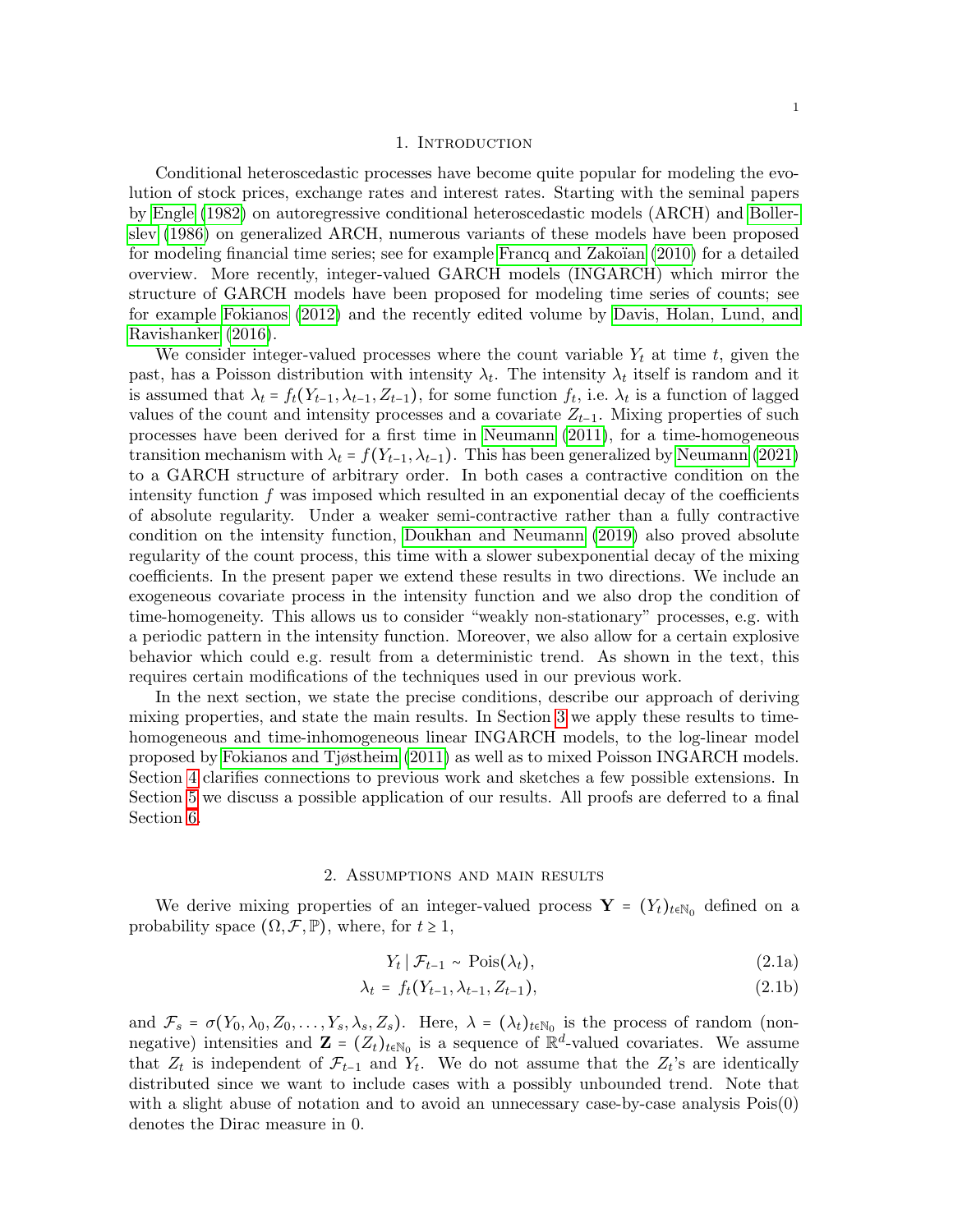In what follows we derive conditions which allow us to prove absolute regularity ( $\beta$ mixing) of the process  $\mathbf{X} = (X_t)_{t \in \mathbb{N}_0}$ , where  $X_t = (Y_t, Z_t)$ . In contrast, the intensity process  $(\lambda_t)_{t \in \mathbb{N}_0}$  is not mixing in general; see Remark 3 in [Neumann \(2011\)](#page-24-2) for a counterexample. We will show that, in case of a two-sided stationary process,  $\lambda_t = g(X_{t-1}, X_{t-2}, \ldots)$ , for a suitable function g. This allows us to conclude that the intensity process, and the joint process  $((Y_t, \lambda_t, Z_t))_{t \in \mathbb{Z}}$  as well, are ergodic.

Let  $(\Omega, \mathcal{A}, P)$  be a probability space and  $\mathcal{A}_1$ ,  $\mathcal{A}_2$  be two sub- $\sigma$ -algebras of  $\mathcal{A}$ . Then the coefficient of absolute regularity is defined as

$$
\beta(\mathcal{A}_1,\mathcal{A}_2) = E[\sup\{|P(B \mid \mathcal{A}_1) - P(B)|: B \in \mathcal{A}_2\}].
$$

For the process  $\mathbf{X} = (X_t)_{t \in \mathbb{N}_0}$  on  $(\Omega, \mathcal{F}, \mathbb{P})$ , the coefficients of absolute regularity at the point k are defined as

$$
\beta^X(k,n) = \beta(\sigma(X_0,X_1,\ldots,X_k),\sigma(X_{k+n},X_{k+n+1},\ldots))
$$

and the (global) coefficients of absolute regularity as

$$
\beta^X(n) = \sup \{ \beta^X(k,n) : k \in \mathbb{N}_0 \}.
$$

Our approach of proving absolute regularity is inspired by the fact that one can construct, on a suitable probability space  $(\widetilde{\Omega}, \widetilde{F}, \widetilde{\mathbb{P}})$ , two versions of the process  $\mathbf{X}, (\widetilde{X}_t)_{t \in \mathbb{N}_0}$  and  $(\widetilde{X}'_t)_{t \in \mathbb{N}_0}$ , such that  $(\widetilde{X}_0,\ldots,\widetilde{X}_k)$  and  $(\widetilde{X}'_0,\ldots,\widetilde{X}'_k)$  are independent and

<span id="page-2-0"></span>
$$
\beta^X(k,n) = \widetilde{\mathbb{P}}\left(\widetilde{X}_{k+n+r} \neq \widetilde{X}_{k+n+r}^{\prime} \text{ for some } r \ge 0\right). \tag{2.2}
$$

Indeed, for given  $(\widetilde{X}_t)_{t \in \mathbb{N}_0}$ , it follows from Berbee's lemma (see [Berbee \(1979\)](#page-23-4) or [Rio \(2017,](#page-24-5) Lemma 5.1), for a more accessible reference) that one can construct  $(\widetilde{X}'_t)_{t\geq k+n}$  following the same law as  $(\widetilde{X}_t)_{t\geq k+n}$  and being independent of  $(\widetilde{X}_0,\ldots,\widetilde{X}_k)$  such that  $(2.2)$  is fulfilled. Using the correct conditional distribution we can augment  $(\widetilde{X}'_t)_{t\geq k+n}$  with  $\widetilde{X}'_0,\ldots,\widetilde{X}'_{k+n-1}$ such that  $(\widetilde{X}'_0,\ldots,\widetilde{X}'_k)$  is independent of  $(\widetilde{X}_0,\ldots,\widetilde{X}_k)$ , as required. Such an ideal coupling is usually hard to find and we do not see a chance to obtain this in the cases we have in mind. However, any coupling with  $(\widetilde{X}_0,\ldots,\widetilde{X}_k)$  and  $(\widetilde{X}'_0,\ldots,\widetilde{X}'_k)$  being independent provides an estimate of the mixing coefficient since then

$$
\beta^X(k,n) \leq \widetilde{\mathbb{P}}\left(\widetilde{X}_{k+n+r} \neq \widetilde{X}'_{k+n+r} \text{ for some } r \geq 0\right);
$$

see our arguments below.

We obtain the following estimate of the coefficients of absolute regularity at the point  $k$ .

<span id="page-2-1"></span>
$$
\beta^{X}(k,n)
$$
\n
$$
= \beta(\sigma(X_{0}, X_{1}, \ldots, X_{k}), \sigma(X_{k+n}, X_{k+n+1}, \ldots))
$$
\n
$$
\leq \beta(\mathcal{F}_{k}, \sigma(X_{k+n}, X_{k+n+1}, \ldots))
$$
\n
$$
= \beta(\sigma(\lambda_{k+1}), \sigma(X_{k+n}, X_{k+n+1}, \ldots))
$$
\n
$$
= \mathbb{E}\left[\sup_{C \in \sigma(Z)} \left\{\left| \mathbb{P}((X_{k+n}, X_{k+n+1}, \ldots) \in C | \lambda_{k+1}) - \mathbb{P}((X_{k+n}, X_{k+n+1}, \ldots) \in C) \right| \right\} \right], (2.3)
$$

where  $\mathcal{Z} = \{A_1 \times B_1 \times \cdots \times A_m \times B_m \times \mathbb{N}_0 \times \mathbb{R}^d \times \mathbb{N}_0 \times \mathbb{R}^d \times \cdots \mid A_1, \ldots, A_m \subseteq \mathbb{N}_0, B_1, \ldots, B_m \in \mathbb{N}_0\}$  $\mathcal{B}^d, m \in \mathbb{N}$  is the system of cylinder sets. Note that the last but one equality in [\(2.3\)](#page-2-1) follows since the process  $((Y_t, \lambda_t, Z_t))_{t \in \mathbb{N}_0}$  is Markovian and since the conditional distribution of  $(Y_t, \lambda_t, Z_t)$  under  $\mathcal{F}_{t-1}$  depends only on  $\lambda_t$ .

Since a purely analytic approach to estimate the right-hand side of [\(2.3\)](#page-2-1) seems to be nearly impossible, we use a stepwise coupling method to derive the desired result. Suppose that we have two versions of the original process  $((Y_t, \lambda_t, Z_t))_{t \in \mathbb{N}_0}$ ,  $((\widetilde{Y}_t, \widetilde{\lambda}_t, \widetilde{Z}_t))_{t \in \mathbb{N}_0}$  and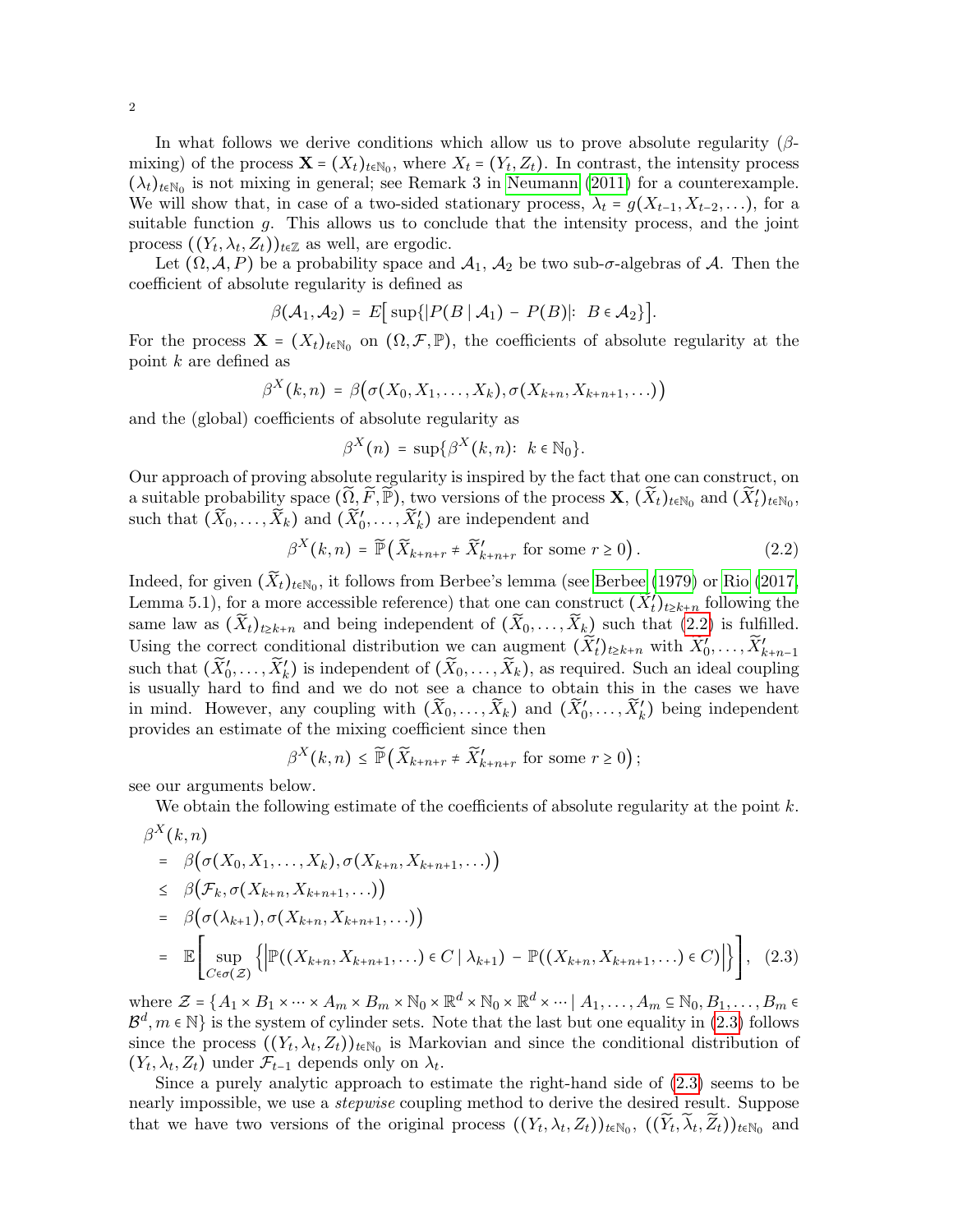$((\widetilde{Y}'_t, \widetilde{\lambda}'_t, \widetilde{Z}'_t))_{t \in \mathbb{N}_0}$ , which are both defined on the same probability space  $(\widetilde{\Omega}, \widetilde{\mathcal{F}}, \widetilde{\mathbb{P}})$ . If  $\widetilde{\lambda}_{k+1}$ and  $\widetilde{\lambda}'_{k+1}$  are independent under  $\widetilde{\mathbb{P}}$ , then we obtain from [\(2.3\)](#page-2-1) the following upper estimate of the coefficients of absolute regularity at time  $k$ :

<span id="page-3-0"></span>
$$
\beta^{X}(k,n) \leq \widetilde{\mathbb{E}} \Bigg[ \sup_{C \in \sigma(Z)} \{ \left| \widetilde{\mathbb{P}} \left( (\widetilde{X}_{k+n}, \widetilde{X}_{k+n+1}, \ldots) \in C \mid \widetilde{\lambda}_{k+1} \right) - \widetilde{\mathbb{P}} \left( (\widetilde{X}_{k+n}', \widetilde{X}_{k+n+1}', \ldots) \in C \mid \widetilde{\lambda}_{k+1}' \right) \} \Bigg] \Bigg] \leq \widetilde{\mathbb{P}} \Big( \widetilde{X}_{k+n+r} \neq \widetilde{X}_{k+n+r}' \quad \text{for some } r \in \mathbb{N}_0 \Big) \n= \widetilde{\mathbb{P}} \Big( \widetilde{X}_{k+n} \neq \widetilde{X}_{k+n}' \Big) \n+ \sum_{r=1}^{\infty} \widetilde{\mathbb{P}} \Big( \widetilde{X}_{k+n+r} \neq \widetilde{X}_{k+n+r}', \widetilde{X}_{k+n+r-1} = \widetilde{X}_{k+n+r-1}', \ldots, \widetilde{X}_{k+n} = \widetilde{X}_{k+n}' \Big) .
$$

Thus we have just proved the following result.

<span id="page-3-1"></span>**Proposition 2.1.** If there are two versions,  $((\widetilde{Y}_t, \widetilde{\lambda}_t, \widetilde{Z}_t))_{t \in \mathbb{N}_0}$  and  $((\widetilde{Y}'_t', \widetilde{\lambda}'_t, \widetilde{Z}'_t))_{t \in \mathbb{N}_0}$ , of the process  $((Y_t, \lambda_t, Z_t))_{t \in \mathbb{N}_0}$  defined by  $(2.1a)$  and  $(2.1b)$  which are both defined on the same probability space  $(\widetilde{\Omega}, \widetilde{\mathcal{F}}, \widetilde{\mathbb{P}})$  such that  $\widetilde{\lambda}_{k+1}$  and  $\widetilde{\lambda}'_{k+1}$  are independent under  $\widetilde{\mathbb{P}}$ , then

$$
\beta^{X}(k,n) \leq \widetilde{\mathbb{P}}\left(\widetilde{X}_{k+n} \neq \widetilde{X}'_{k+n}\right) + \sum_{r=1}^{\infty} \widetilde{\mathbb{P}}\left(\widetilde{X}_{k+n+r} \neq \widetilde{X}'_{k+n+r}, \widetilde{X}_{k+n+r-1} = \widetilde{X}'_{k+n+r-1}, \dots, \widetilde{X}_{k+n} = \widetilde{X}'_{k+n}\right). (2.4)
$$

The close relationship between absolute regularity and coupling has been known for a long time. [Berbee \(1979,](#page-23-4) Theorem 2) showed that, for two random variables  $X$  and  $Y$  defined on the same probability space, the latter one can be replaced by a random variable  $Y^*$ being independent of  $X$  and following the same distribution as  $Y$  such that the probability that  $Y^*$  differs from Y is equal to the coefficient of absolute regularity between X and Y; see also [Doukhan \(1994,](#page-23-5) Theorem 1.2.1.1) for a more accessible reference. In our paper, we go the opposite way: Starting from a coupling result we derive an upper estimate of the coefficients of absolute regularity.

In what follows we develop a coupling strategy to keep the right-hand side of [\(2.4\)](#page-3-0) small. To this end, we couple  $\widetilde{Z}_{k+n+r}$  and  $\widetilde{Z}'_{k+n+r}$   $(r \in \mathbb{N}_0)$  such that they are equal with probability 1, and we apply the technique of *maximal coupling* to the count variables  $\widetilde{Y}_{k+n+r}$ and  $\widetilde{Y}'_{k+n+r}$ . If  $Q_1$  and  $Q_2$  are two probability distributions on  $(\mathbb{N}_0, 2^{\mathbb{N}_0})$ , then one can construct random variables  $\bar{X}_1$  and  $\bar{X}_2$  on a suitable probability space  $(\bar{\Omega}, \bar{\mathcal{A}}, \bar{Q})$  with  $\bar{Q}^{\bar{X}_i}$  =  $Q_i$ ,  $i = 1, 2$ , such that

$$
\bar{Q}(\bar{X}_1 \neq \bar{X}_2) = d_{TV}(Q_1, Q_2),
$$

where  $d_{TV}(Q_1, Q_2) = \max\{|Q_1(C) - Q_2(C)|: C \subseteq \mathbb{N}_0\}$  denotes the total variation distance between  $Q_1$  and  $Q_2$ . (An alternative representation is given by  $d_{TV}(Q_1, Q_2)$  = 1 –  $\sum_{k=0}^{\infty} \min\left\{Q_1(\{k\}), Q_2(\{k\})\right\}$ .) In our case, we have to couple among others  $\widetilde{Y}_{k+n}$ and  $\widetilde{Y}'_{k+n}$ . We denote by  $\widetilde{\mathcal{F}}_s = \sigma(\widetilde{Y}_0, \widetilde{\lambda}_0, \widetilde{Z}_0, \widetilde{Y}'_0, \widetilde{\lambda}'_0, \widetilde{Z}'_0, \ldots, \widetilde{Y}_s, \widetilde{\lambda}_s, \widetilde{Z}_s, \widetilde{Y}'_s, \widetilde{\lambda}'_s, \widetilde{Z}'_s)$  the  $\sigma$ -algebra generated by all random variables up to time s. We construct  $\widetilde{Y}_{k+n}$  and  $\widetilde{Y}'_{k+n}$  such that, conditioned on  $\widetilde{\mathcal{F}}_{k+n-1}$ , they have Poisson distributions with respective intensities  $\widetilde{\lambda}_{k+n}$  and  $\widetilde{\lambda}'_{k+n}$  and

$$
\widetilde{\mathbb{P}}\left(\widetilde{Y}_{k+n} \neq \widetilde{Y}_{k+n}' \mid \widetilde{\mathcal{F}}_{k+n-1}\right) = d_{TV}\left(\mathrm{Pois}(\widetilde{\lambda}_{k+n}), \mathrm{Pois}(\widetilde{\lambda}_{k+n}')\right).
$$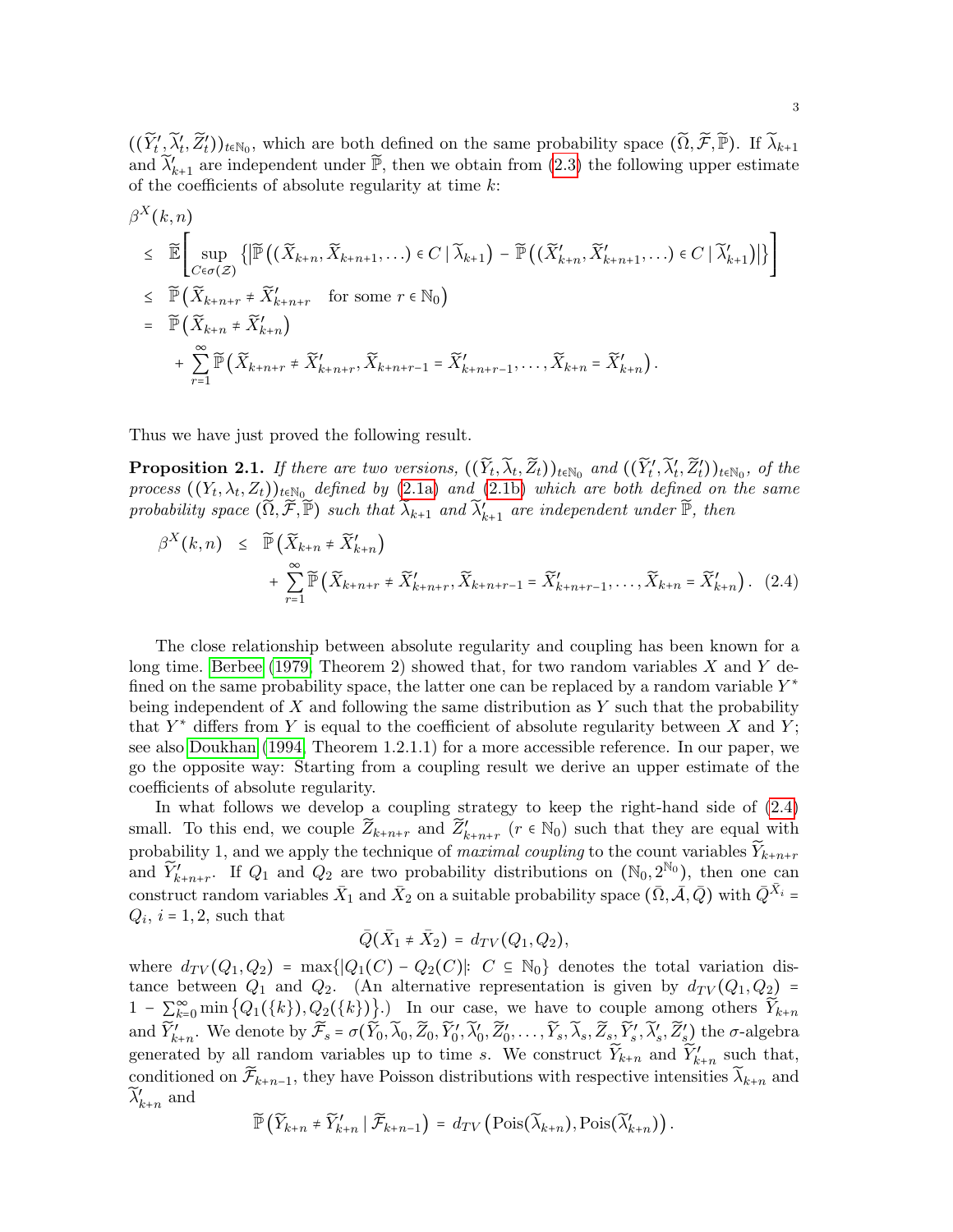Let  $d: [0, \infty) \times [0, \infty) \to [0, 1]$  be any distance such that

$$
d_{TV}\left(\mathrm{Pois}(\lambda), \mathrm{Pois}(\lambda')\right) \le d(\lambda, \lambda') \qquad \forall \lambda, \lambda' \ge 0.
$$

Examples for such distances are given by  $d(\lambda, \lambda') =$ √ 2/e∣ √  $\lambda$  – √  $\overline{\lambda'}$  (see e.g. [Roos \(2003,](#page-24-6) formula (5)) or Exercise 9.3.5(b) in [Daley and Vere-Jones \(1988,](#page-23-6) page 300)), and  $d(\lambda, \lambda')$  = | $\lambda - \lambda'$ |. Hence, we can construct  $\widetilde{Y}_{k+n}$  and  $\widetilde{Y}'_{k+n}$  such that

$$
\widetilde{\mathbb{P}}\left(\widetilde{X}_{k+n} \neq \widetilde{X}_{k+n}' \mid \widetilde{\lambda}_{k+n}, \widetilde{\lambda}_{k+n}'\right) = \widetilde{\mathbb{P}}\left(\widetilde{Y}_{k+n} \neq \widetilde{Y}_{k+n}' \mid \widetilde{\lambda}_{k+n}, \widetilde{\lambda}_{k+n}'\right) \leq d\left(\widetilde{\lambda}_{k+n}, \widetilde{\lambda}_{k+n}'\right). \tag{2.5}
$$

Since  $Z_t$  is by assumption independent of  $\mathcal{F}_{t-1}$  and  $Y_t$ , we choose  $\widetilde{Z}_{k+n}$  and  $\widetilde{Z}'_{k+n}$  such that they are equal with probability 1. In view of the other terms on the right-hand side of  $(2.4)$ , we impose the following condition.

(A1) There exists some  $L_1 < 1$ , such that the following condition is fulfilled: If  $\lambda, \lambda' \geq 0$ ,  $Y \sim \text{Pois}(\lambda)$  being independent of  $Z_t$ , then

$$
\mathbb{E}\left[d\left(f_t(Y,\lambda,Z_t),f_t(Y,\lambda',Z_t)\right)\right] \leq L_1\ d(\lambda,\lambda') \qquad \forall t \in \mathbb{N}.
$$

Then, if we continue to use maximal coupling,

$$
\begin{split}\n\widetilde{\mathbb{P}}\left(\widetilde{X}_{k+n+1} \neq \widetilde{X}_{k+n+1}', \widetilde{X}_{k+n} = \widetilde{X}_{k+n}' \mid \widetilde{\lambda}_{k+n}, \widetilde{\lambda}_{k+n}'\right) \\
&= \widetilde{\mathbb{E}}\left(\widetilde{\mathbb{P}}\left(\widetilde{X}_{k+n+1} \neq \widetilde{X}_{k+n+1}' \mid \widetilde{\mathcal{F}}_{k+n}\right) \mathbb{1}(\widetilde{X}_{k+n} = \widetilde{X}_{k+n}') \mid \widetilde{\lambda}_{k+n}, \widetilde{\lambda}_{k+n}'\right) \\
&\leq \widetilde{\mathbb{E}}\left(d(f_t(\widetilde{Y}_{k+n}, \widetilde{\lambda}_{k+n}, \widetilde{Z}_{k+n}), f_t(\widetilde{Y}_{k+n}', \widetilde{\lambda}_{k+n}', \widetilde{Z}_{k+n}')) \mathbb{1}(\widetilde{X}_{k+n} = \widetilde{X}_{k+n}') \middle| \widetilde{\lambda}_{k+n}, \widetilde{\lambda}_{k+n}'\right) \\
&\leq \widetilde{\mathbb{E}}\left(d(f_t(\widetilde{Y}_{k+n}, \widetilde{\lambda}_{k+n}, \widetilde{Z}_{k+n}), f_t(\widetilde{Y}_{k+n}, \widetilde{\lambda}_{k+n}', \widetilde{Z}_{k+n})) \middle| \widetilde{\lambda}_{k+n}, \widetilde{\lambda}_{k+n}'\right) \\
&\leq L_1 d(\widetilde{\lambda}_{k+n}, \widetilde{\lambda}_{k+n}').\n\end{split}
$$

Proceeding in the same way we obtain that

<span id="page-4-0"></span>
$$
\widetilde{\mathbb{P}}\left(\widetilde{X}_{k+n+r} \neq \widetilde{X}_{k+n+r}^{\prime}, \widetilde{X}_{k+n+r-1} = \widetilde{X}_{k+n+r-1}^{\prime}, \dots, \widetilde{X}_{k+n} = \widetilde{X}_{k+n}^{\prime} \big| \widetilde{\lambda}_{k+n}, \widetilde{\lambda}_{k+n}^{\prime} \right) \leq L_{1}^{r} d(\widetilde{\lambda}_{k+n}, \widetilde{\lambda}_{k+n}^{\prime})
$$
\n(2.6)

holds for all  $r \in \mathbb{N}$ . It follows from [\(2.4\)](#page-3-0) to [\(2.6\)](#page-4-0) that

<span id="page-4-1"></span>
$$
\beta^{X}(k,n) \leq \frac{1}{1-L_1} \widetilde{\mathbb{E}} \left[ d(\widetilde{\lambda}_{k+n}, \widetilde{\lambda}'_{k+n}) \right]. \tag{2.7}
$$

To proceed, we have to find an upper estimate of  $\widetilde{\mathbb{E}}[d(\widetilde{\lambda}_{k+n}, \widetilde{\lambda}'_{k+n})]$ , still under the condition that  $\widetilde{\lambda}_{k+1}$  and  $\widetilde{\lambda}'_{k+1}$  are independent, having the same distribution as the frequency  $\lambda_{k+1}$  of the original process. We make the following assumption.

(A2) There exists some  $L_2 < 1$ , such that the following condition is fulfilled. If  $\lambda, \lambda' \geq 0$ , then there exists a coupling of  $(Y, Z)$  and  $(Y', Z')$ , with  $Y \sim \text{Pois}(\lambda)$ ,  $Y' \sim \text{Pois}(\lambda')$ ,  $Z, Z' \stackrel{d}{=} Z_t, Z$  being independent of Y and Z' being independent of Y', such that  $\mathbb{E}\left[d\big(f_t(Y,\lambda,Z),f_t(Y',\lambda',Z')\big)\right] \leq L_2 d(\lambda,\lambda')$  $\forall t \in \mathbb{N}.$ 

If (A2) is fulfilled, we obtain that

$$
\widetilde{\mathbb{E}}\left(d(\widetilde{\lambda}_{k+n},\widetilde{\lambda}_{k+n}')\Big|\widetilde{\lambda}_{k+1},\widetilde{\lambda}_{k+1}'\right)\leq L_2^{n-1} d(\widetilde{\lambda}_{k+1},\widetilde{\lambda}_{k+1}').
$$

Therefore, we obtain in conjunction with [\(2.7\)](#page-4-1) that

<span id="page-4-2"></span>
$$
\beta^X(k,n) \le \frac{1}{1-L_1} L_2^{n-1} \widetilde{\mathbb{E}} \left[ d(\widetilde{\lambda}_{k+1}, \widetilde{\lambda}'_{k+1}) \right]. \tag{2.8}
$$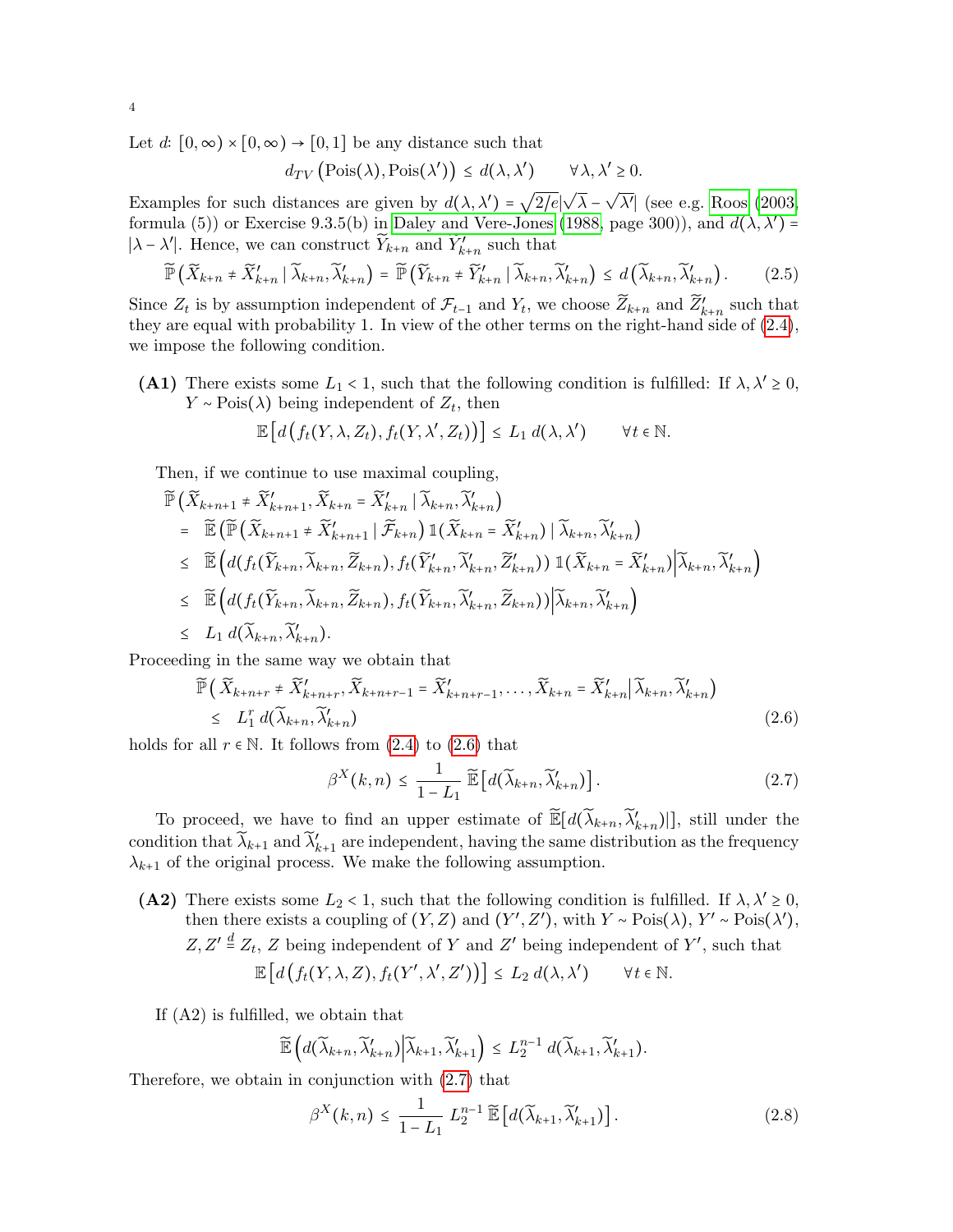Finally, in order to obtain a good bound for  $\beta^X(n)$  we have to ensure that  $\sup\{\widetilde{\mathbb{E}}d(\widetilde{\lambda}_{k+1},\widetilde{\lambda}_{k+1}')\colon k\in$  $\mathbb{N}_0$  <  $\infty$ . Recall that, with the above method of estimating  $\beta^X(k,n)$ ,  $\widetilde{\lambda}_{k+1}$  and  $\widetilde{\lambda}'_{k+1}$  have to be independent, following the same distribution as  $\lambda_{k+1}$ . In the case of a stationary process, an upper bound may follow from the fact that the intensities  $\lambda_k$  are stochastically bounded in an appropriate sense. Such an argument, however, cannot be used if the process has an explosive behavior which means that we genuinely have to derive an upper bound for  $\mathbb{E}d(\widetilde{\lambda}_{k+1}, \widetilde{\lambda}'_{k+1})$ , with an appropriately chosen distance d; see the examples in the next section for the necessity of a tailor-made way of handling this problem. As above, it seems to be difficult to derive an upper bound for  $\widetilde{\mathbb{E}}d(\widetilde{\lambda}_{k+1}, \widetilde{\lambda}'_{k+1})$  in a purely analytical way. Therefore, we employ once more a coupling idea and the desired upper bound will be obtained by observing two *independent* versions  $(\widetilde{\lambda}_t)_{t \in \mathbb{N}_0}$  and  $(\widetilde{\lambda}'_t)_{t \in \mathbb{N}_0}$  of the original intensity process. We impose the following condition.

(A3) Let  $(\widetilde{\lambda}_t)_{t\in\mathbb{N}_0}$  and  $(\widetilde{\lambda}'_t)_{t\in\mathbb{N}_0}$  be two independent processes on  $(\widetilde{\Omega}, \widetilde{\mathcal{F}}, \widetilde{\mathbb{P}})$  which have the same distribution as  $(\lambda_t)_{t \in \mathbb{N}_0}$ . Suppose that there exist constants  $L_3 < 1$  and  $M_0, M_1 < \infty$  such that

(i) 
$$
\widetilde{\mathbb{E}}d(\widetilde{\lambda}_0, \widetilde{\lambda}_0') \leq M_0
$$
,  
\n(ii)  $\widetilde{\mathbb{E}}\left(d(\widetilde{\lambda}_{t+1}, \widetilde{\lambda}_{t+1}') | \widetilde{\lambda}_t, \widetilde{\lambda}_t'\right) \leq L_3 d(\widetilde{\lambda}_t, \widetilde{\lambda}_t') + M_1 \quad \forall t \in \mathbb{N}$ .

If (A3) is fulfilled, then

$$
\widetilde{\mathbb{E}}d(\widetilde{\lambda}_1, \widetilde{\lambda}_1') \leq \widetilde{\mathbb{E}}\Big[\widetilde{\mathbb{E}}\Big(d(\widetilde{\lambda}_1, \widetilde{\lambda}_1') \Big|\widetilde{\lambda}_0, \widetilde{\lambda}_0'\Big)\Big] \leq L_3 \widetilde{\mathbb{E}}\Big[d(\widetilde{\lambda}_0, \widetilde{\lambda}_0')\Big] + M_1 \leq L_3 M_0 + M_1.
$$

Furthermore, since  $((\widetilde{\lambda}_t, \widetilde{\lambda}'_t))_{t \in \mathbb{N}_0}$  is a Markov chain,

$$
\widetilde{\mathbb{E}}d(\widetilde{\lambda}_2, \widetilde{\lambda}_2') \leq \widetilde{\mathbb{E}}\Big[\widetilde{\mathbb{E}}\Big(\widetilde{\mathbb{E}}\Big(d(\widetilde{\lambda}_2, \widetilde{\lambda}_2') \Big|\widetilde{\lambda}_1, \widetilde{\lambda}_1'\Big)\Big|\widetilde{\lambda}_0, \widetilde{\lambda}_0'\Big)\Big] \leq M_1 + L_3(L_3 \widetilde{\mathbb{E}}d(\widetilde{\lambda}_0, \widetilde{\lambda}_0') + M_1) \leq M_1 (1 + L_3) + L_3^2 M_0.
$$

By induction we obtain that

<span id="page-5-0"></span>
$$
\widetilde{\mathbb{E}}d(\widetilde{\lambda}_k, \widetilde{\lambda}'_k) \le \frac{M_1}{1 - L_3} + M_0 \tag{2.9}
$$

holds for all  $k \in \mathbb{N}$ . Now we obtain from [\(2.8\)](#page-4-2) and [\(2.9\)](#page-5-0) the following result.

<span id="page-5-1"></span>**Theorem 2.1.** Suppose that  $(A1)$  to  $(A3)$  are fulfilled.

(i) Then

$$
\beta^X(n) \le L_2^{n-1} \frac{1}{1-L_1} \left( \frac{M_1}{1-L_3} + M_0 \right).
$$

(ii) Suppose in addition that  $((Y_t, \lambda_t, Z_t))_{t \in \mathbb{Z}}$  is a two-sided strictly stationary version of the process. Then there exists a  $(\sigma(\mathcal{Z}) - \mathcal{B})$ -measurable function g, where  $\mathcal{Z} =$  ${A_1\times B_1\times\cdots\times A_m\times B_m\times\mathbb{N}_0\times\mathbb{R}^d\times\cdots\mid A_1,\ldots,A_m\subseteq\mathbb{N}_0,B_1,\ldots,B_m\in\mathcal{B}^d,m\in\mathbb{N}}$ is the system of cylinder sets, such that

<span id="page-5-2"></span>
$$
\lambda_t = g(X_{t-1}, X_{t-2}, \ldots) \qquad a.s. \tag{2.10}
$$

The process  $((Y_t, \lambda_t, Z_t))_{t \in \mathbb{Z}}$  is ergodic.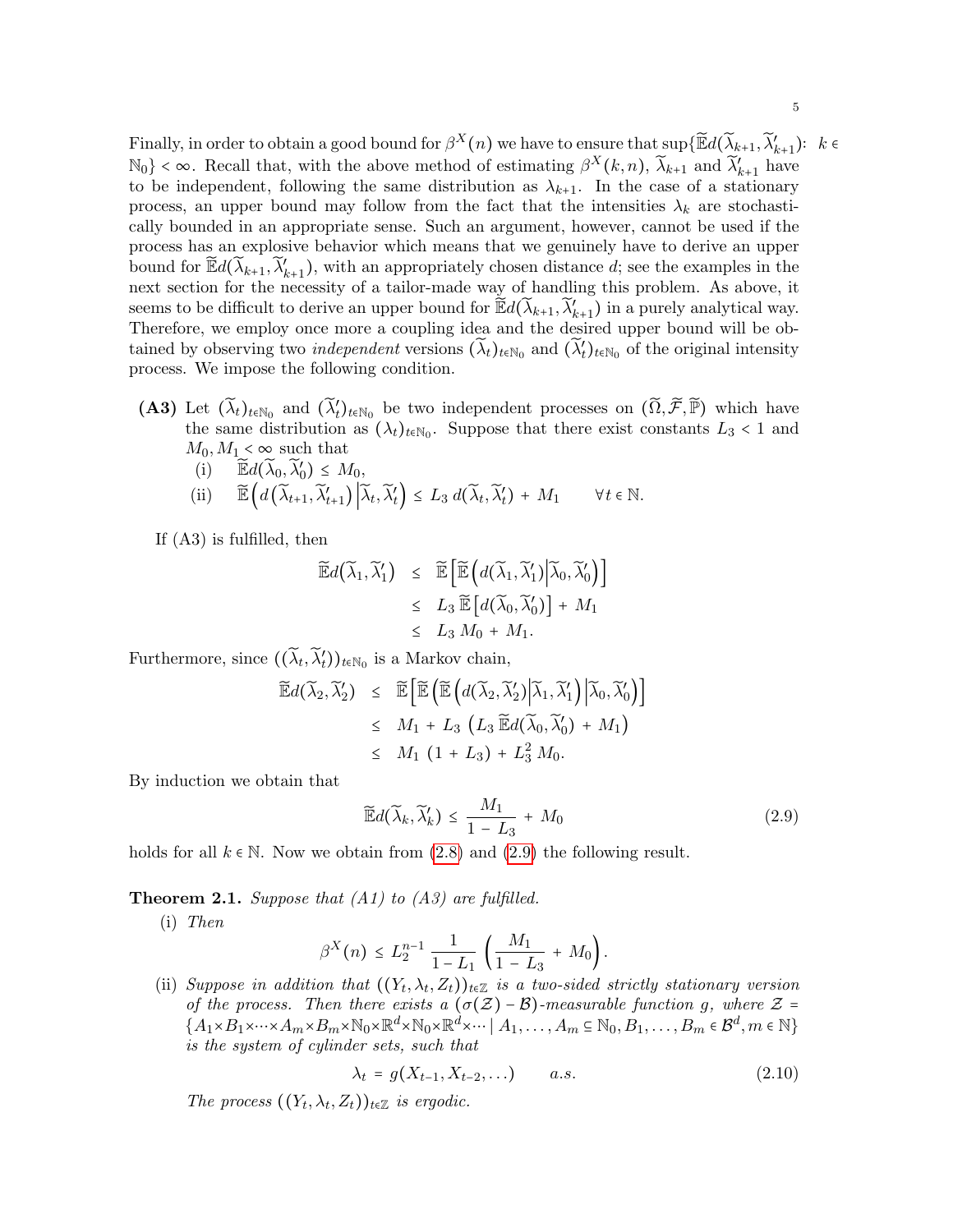Remark 1. As it can be seen from the proofs of Corollaries [3.1](#page-6-1) and [3.2](#page-7-0) below, the broad applicability of this result is assured by flexibility in the choice of the metric  $d$  in  $(A1)$  to (A3); for details see the discussion about Corollary [3.1.](#page-6-1)

In retrospect, we note that our coupling method which delivers an upper estimate for  $\beta^X(n) = \sup \{ \beta^X(k,n) : k \in \mathbb{N}_0 \}$  consists of three phases: [\(2.8\)](#page-4-2) shows that the upper estimate depends on the expectation of  $d(\lambda, \lambda')$ , where  $\lambda$  and  $\lambda'$  are independent versions of  $\lambda_{k+1}$ . Since this expectation can hardly be computed analytically we consider two independent versions,  $(\widetilde{\lambda}_t)_{t \in \mathbb{N}_0}$  and  $(\widetilde{\lambda}'_t)_{t \in \mathbb{N}_0}$ , of the intensity process and we derive recursively an upper estimate of  $\mathbb{E} d(\widetilde{\lambda}_{k+1}, \widetilde{\lambda}'_{k+1})$ . Condition (A3) ensures boundedness of this expectation. Once we have a uniform bound for  $\mathbb{E} d(\widetilde{\lambda}_{k+1}, \widetilde{\lambda}'_{k+1})$ , we start a second coupling mechanism which keeps the probability of  $\widetilde{X}_{k+n}$   $\neq \widetilde{X}'_{k+n}$  small; see [\(2.4\)](#page-3-0) for how this enters the upper estimate for  $\beta^{X}(k,n)$ . This is accomplished by a coupling which leads to an exponential decay of  $d(\widetilde{\lambda}_{k+n}, \widetilde{\lambda}'_{k+n})$  as  $n \to \infty$ ; (A2) serves this purpose. And finally, it can also be seen from [\(2.4\)](#page-3-0) that the term  $\sum_{r=1}^{\infty} \widetilde{P}(\widetilde{X}_{k+n+r} \neq \widetilde{X}'_{k+n+r}, \widetilde{X}_{k+n+r-1} = \widetilde{X}'_{k+n+r-1}, \ldots, \widetilde{X}_{k+n} = \widetilde{X}'_{k+n}$ contributes to the upper estimate for  $\beta^{X}(k,n)$ . For this we have to take care that  $\widetilde{X}_{k+n+r}$ differs from  $\widetilde{X}'_{k+n+r}$  with a small probability, given  $\widetilde{X}_{k+n} = \widetilde{X}'_{k+n}, \ldots, \widetilde{X}_{k+n+r-1} = \widetilde{X}_{k+n+r-1}$ . Condition (A1) is intended to keep the probability of these undesired events small.

# 3. Examples

<span id="page-6-0"></span>3.1. Linear Poisson-INGARCH processes. In this section we discuss some of the most popular specifications for  $INGARCH(1,1)$  processes. We begin with a linear  $INGARCH(1,1)$ process allowing for real-valued covariates, where

<span id="page-6-2"></span>
$$
\lambda_{t+1} = a_t Y_t + b_t \lambda_t + Z_t. \tag{3.1}
$$

Without covariates and with  $a_t = a$ ,  $b_t = b \forall t$ , this model has become popular for modeling count data. [Rydberg and Shephard \(2000\)](#page-24-7) proposed such a model for describing the number of trades on the New York Stock Exchange in certain time intervals and called it  $\text{BIN}(1,1)$ model. Stationarity and other properties for this model where derived by [Streett \(2000\)](#page-24-8), [Ferland](#page-24-9) *et al.* [\(2006\)](#page-24-9) who referred to it as  $INGARCH(1,1)$  model, and [Fokianos](#page-24-10) *et al.* [\(2009\)](#page-24-10). [Agosto](#page-23-7) et al. [\(2016\)](#page-23-7) generalized model [\(3.1\)](#page-6-2) by augmenting a covariate process and coined the term PARX (Poisson autoregression with exogeneous covariates). These authors also proved the existence of a stationary distribution. We study first the non-explosive case.

### <span id="page-6-1"></span>Corollary 3.1. Suppose that

- (i)  $(2.1a)$  is fulfilled,
- (ii)  $(3.1)$  holds, where  $a_t, b_t \geq 0$  and  $L_2 = \sup\{a_t + b_t : t \in \mathbb{N}_0\} < 1$ ,
- (iii)  $\sup \{ \mathbb{E} Z_t : t \in \mathbb{N}_0 \} < \infty$  and  $Z_t$  is a non-negative random variable (covariate) which is independent of  $\lambda_0, Y_0, Z_0, \ldots, \lambda_{t-1}, Y_{t-1}, Z_{t-1}, \lambda_t, Y_t$ ,
- (iv)  $\mathbb{E}\lambda_0 < \infty$ .

Then the process  $(X_t)_{t \in \mathbb{N}_0}$  is absolutely regular with coefficients satisfying

$$
\beta^X(n) \le L_2^{n-1} \frac{1}{1 - L_1} M,
$$

where  $L_1 = \sup\{b_t: t \in \mathbb{N}_0\}$  and  $M = 2(\mathbb{E}\lambda_0 + \sup\{\mathbb{E}Z_t: t \in \mathbb{N}_0\}/(1-L_2)).$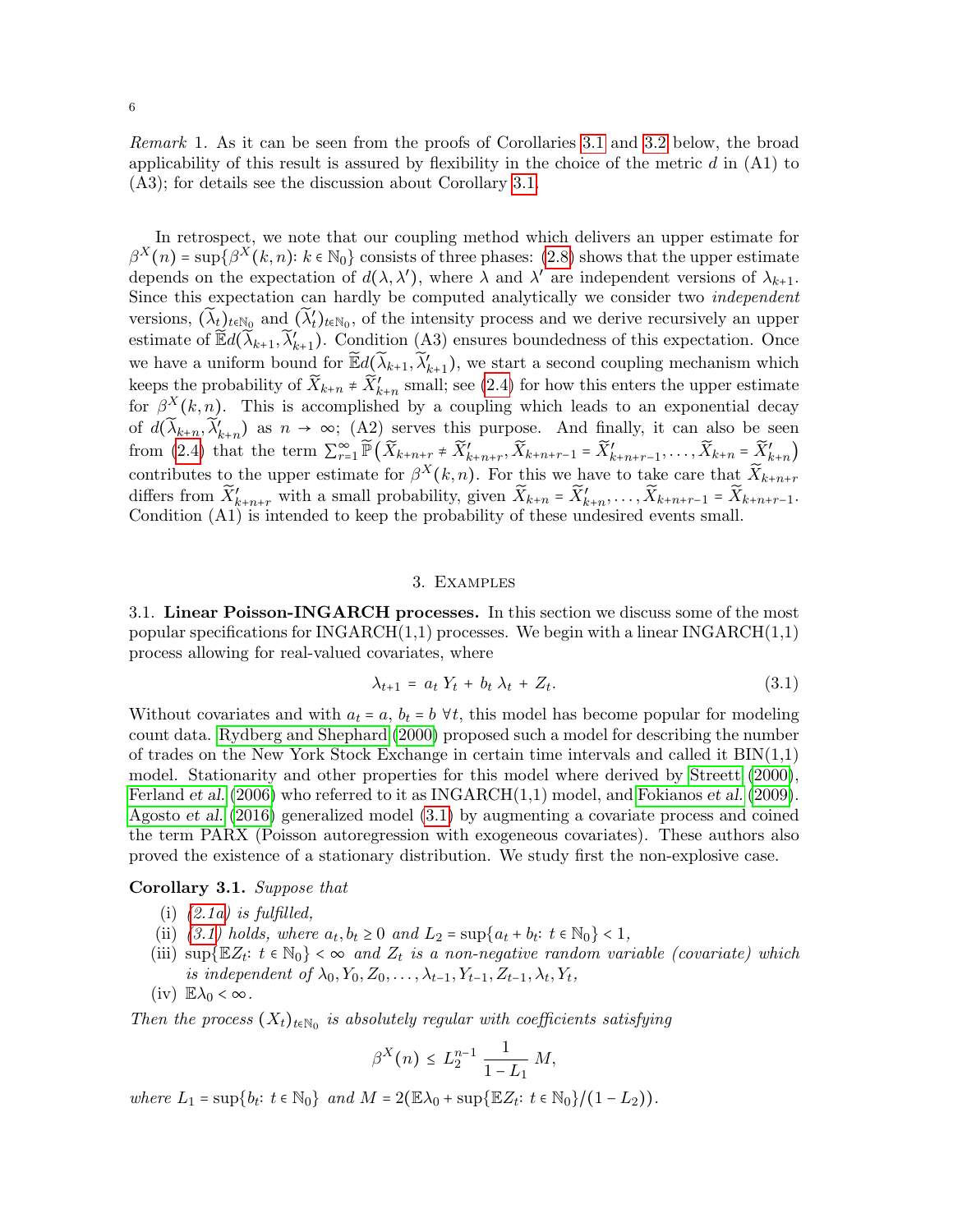<span id="page-7-2"></span>Remark 2. As it can be seen from the proof, we obtain the same result if we consider more generally  $\lambda_{t+1} = g(a_t Y_t + b_t \lambda_t + Z_t)$  for some Lipschitz function g with  $\text{Lip}(g) \leq 1$  under conditions (i), (iii), and (iv) of Corollary [3.1](#page-6-1) if  $L_2 = \sup\{|a_t| + |b_t|: t \in \mathbb{N}_0\} < 1$ . In particular, we obtain absolute regularity with an exponential rate for softplus INGARCH(1,1) processes with exogenous regressors under the conditions on the coefficients  $a_t$  and  $b_t$  and on the regressors  $(Z_t)_t$  mentioned above. Softplus INGARCH processes without exogeneous regressors have been introduced just recently by [Weiß, Zhu, and Hoshiyar \(2022\)](#page-24-11), where  $g = s_c$  is the so-called softplus function

$$
s_c(x) = c \ln(1 + e^{x/c}), \quad \text{with } c > 0;
$$

see also Section 4 for further details.

The proof of Corollary [3.1](#page-6-1) relies on the application of Theorem [2.1](#page-5-1) with the simple metric  $d(\lambda, \lambda') = |\lambda - \lambda'|$ . In case of an explosive INGARCH(1,1) process, however, it could well happen that this distance is no longer appropriate. To see this, consider the simple case of a specification

$$
\lambda_{t+1} = aY_t + C_t,
$$

where  $0 < a < 1$  and  $C_t$  being an arbitrarily large non-negative constant. Recall that our estimate [\(2.8\)](#page-4-2) of the local coefficients of absolute regularity  $\beta^{X}(k,n)$  contains the factor  $\widetilde{\mathbb{E}}d(\widetilde{\lambda}_{k+1}, \widetilde{\lambda}_{k+1}')$  which would be  $\widetilde{\mathbb{E}}|\widetilde{\lambda}_{k+1} - \widetilde{\lambda}_{k+1}'|$  using the L<sub>1</sub>-distance. Let  $((\widetilde{Y}_t, \widetilde{\lambda}_t))_{t \in \mathbb{N}_0}$  and  $((\widetilde{Y}'_t, \widetilde{\lambda}'_t))_{t \in \mathbb{N}_0}$  be two independent versions of the bivariate process. Then  $\widetilde{\lambda}_{t+1} - \widetilde{\lambda}'_{t+1} =$  $a(\widetilde{Y}_t - \widetilde{Y}'_t)$  and, conditioned on  $\widetilde{\lambda}_t$ ,  $\widetilde{Y}_t$ ,  $\widetilde{Y}_t$  and  $\widetilde{Y}'_t$  are independent and Poisson distributed with respective intensities  $\widetilde{\lambda}_t$  and  $\widetilde{\lambda}'_t$ . Since  $\widetilde{\lambda}_t$ ,  $\widetilde{\lambda}'_t \geq C_{t-1}$  it follows that  $\widetilde{\mathbb{E}}|\widetilde{\lambda}_{t+1} - \widetilde{\lambda}'_{t+1}| \to \infty$  as  $C_{t-1} \rightarrow \infty$ , which means that assumption (A3) will be violated. We show that the alternative distance  $|\sqrt{\lambda} - \sqrt{\lambda'}|$  saves the day. The use of such a square root transformation should not come as a big surprise. Recall that  $d_{TV}(\text{Pois}(\lambda), \text{Pois}(\lambda')) \leq d(\lambda, \lambda') \leq \sqrt{2/e} |\sqrt{\lambda} - \sqrt{\lambda'}|$ . On the other hand, it is well-known that a square root transformation on Poisson variates has the effect of being variance-stabilizing. In fact, if  $Y_{\lambda} \sim \text{Pois}(\lambda)$ , then  $\mathbb{E}[(\sqrt{Y_{\lambda}} - \sqrt{\lambda})^2] \to 1/4$ as  $\lambda \to \infty$ ; see e.g. [McCullagh and Nelder \(1989,](#page-24-12) p. 96). This transformation is similar to the Anscombe transform  $(x \mapsto 2\sqrt{x} + 3/8)$  which is also a classical tool to treat Poisson data. On the other hand, for small values of  $\lambda$  and  $\lambda'$ , the distance  $|\lambda - \lambda'|$  turns out to be more suitable when a contraction property has to be derived; see the proof of Corollary [3.2](#page-7-0) below. In view of this, we choose

<span id="page-7-3"></span>
$$
d(\lambda, \lambda') = \begin{cases} |\lambda - \lambda'|/M & \text{if } \sqrt{\lambda} + \sqrt{\lambda'} \le M, \\ |\sqrt{\lambda} - \sqrt{\lambda'}| & \text{if } \sqrt{\lambda} + \sqrt{\lambda'} > M \end{cases}
$$
  
=  $\min \{ |\lambda - \lambda'|/M, |\sqrt{\lambda} - \sqrt{\lambda'}| \},$  (3.2)

where a suitable choice of the constant  $M \in (0, \infty)$  becomes apparent from the proof of Corollary [3.2](#page-7-0) below.

<span id="page-7-0"></span>Corollary 3.2. Suppose that

<span id="page-7-1"></span>
$$
\lambda_{t+1} = a_t Y_t + b_t \lambda_t + Z_t, \qquad (3.3)
$$

where

(i)  $a_t, b_t \ge 0$  with  $\sup\{a_t + b_t : t \in \mathbb{N}_0\} < 1$ , (ii)  $\sup_{t \to \infty} \left\{ \mathbb{E} \middle| \sqrt{Z_t} - \mathbb{E} \sqrt{Z_t} \middle| : t \in \mathbb{N}_0 \right\} < \infty,$ (iii)  $\mathbb{E}\sqrt{\lambda_0} < \infty$ .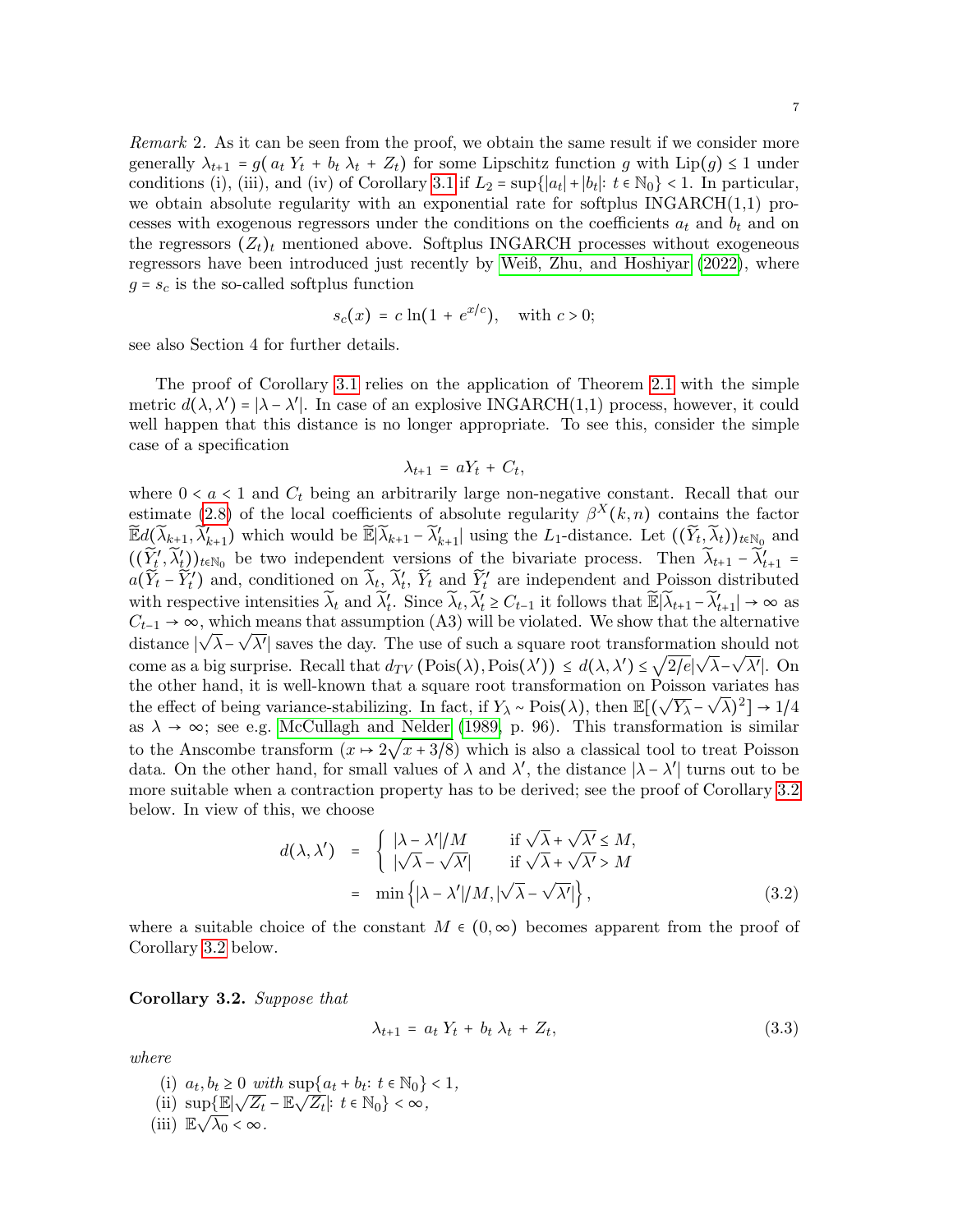Then the process  $(X_t)_{t \in \mathbb{N}_0}$  is absolutely regular with coefficients satisfying

$$
\beta^X(n) = O(\rho^n)
$$

for some  $\rho < 1$ .

Note that the random variable  $Z_t$  may get arbitrarily large as t increases, for example, it could represent a trend. Hence, we allow for nonstationary, explosive scenarios here.

3.2. Log-linear Poisson-INGARCH processes. Next, we consider the log-linear model proposed by [Fokianos and Tjøstheim \(2011\)](#page-24-4).

<span id="page-8-1"></span>Proposition 3.1. Suppose that

<span id="page-8-2"></span>
$$
\log(\lambda_{t+1}) = d + a \, \log(\lambda_t) + b \, \log(Y_t + 1) + Z_t. \tag{3.4}
$$

where  $d \in \mathbb{R}$  and  $|a| + |b| < 1$ , and  $(Z_t)_{t \in \mathbb{N}_0}$  are i.i.d. random variables such that  $\mathbb{E}|Z_0| < \infty$ . Then

- (i) there exists a (strictly) stationary version of  $((Y_t, \lambda_t, Z_t))_t$ ,
- (ii) if additionally  $\mathbb{E}[e^{2Z_0}] < \infty$ , then the process  $(X_t)_t$  is absolutely regular with exponentially decaying coefficients.

3.3. Mixed Poisson-INGARCH processes. The above results can be generalized to models where the Poisson distribution is replaced by certain mixed Poisson distributions. We consider two cases, the zero-inflated Poisson and the negative binomial distribution, in more details. In both cases, our model can be put in the above framework by setting

<span id="page-8-0"></span>
$$
\lambda_t = f_t(Y_{t-1}, \lambda_{t-1}, Z_{t-1}) := Z_{t-1}^{(2)} \widetilde{f}_t(Y_{t-1}, \lambda_{t-1}, Z_{t-1}^{(1)}), \tag{3.5}
$$

where  $Z_{t-1} = (Z_{t-1}^{(1)})$  $t_{t-1}^{(1)}, Z_{t-1}^{(2)}$ ) is a covariate with independent components  $Z_t^{(1)}$  $z_t^{(1)}$  and  $Z_t^{(2)}$  $\zeta_t^{(2)},\,Z_t^{(2)}$ where  $Z_{t-1} - (Z_{t-1}, Z_{t-1})$  is a covariate with independent components  $Z_t$  and  $Z_t$ ,  $Z_t$  being non-negative.

If  $(Z^{(2)}_t$  $(t^{(2)})_t$  in [\(3.5\)](#page-8-0) is a sequence of i.i.d. Bin(1, p) variables for some  $p \in (0,1)$  and if

$$
Y_t | \mathcal{F}_{t-1} \sim \text{Pois}(\lambda_t),
$$

with  $\mathcal{F}_{t-1} = \sigma(Y_0, \lambda_0, Z_0, \ldots, Y_{t-1}, \lambda_{t-1}, Z_{t-1})$  then, conditioned on  $\mathcal{F}_{t-1}^{(1)}$  $t_{t-1}^{(1)} = \sigma(Y_0, \lambda_0, Z_0, \ldots, Y_{t-2}, \lambda_{t-2}, Z_{t-2}, Y_{t-1}, \lambda_{t-1}, Z_{t-1}^{(1)}), Y_t$  has a zero-inflated Poisson dis-tribution (see [Lambert \(1992\)](#page-24-13)) with parameters p and  $\nu_t = \widetilde{f}_t(Y_{t-1}, \lambda_{t-1}, Z_{t-1}^{(1)})$ , i.e.

$$
P(Y_t = k \mid \mathcal{F}_{t-1}^{(1)}) = \begin{cases} p e^{-\nu_t} \nu_t^k / k! & \text{if } k \ge 1, \\ (1-p) + p e^{-\nu_t} & \text{if } k = 0. \end{cases}
$$

Similar INGARCH models with such a distribution were considered e.g. in [Zhu \(2011\)](#page-24-14) to account for overdispersion and potential extreme observations.

If instead  $(Z_t^{(2)}$  $t^{(2)}$ <sub>t</sub> has a Gamma distribution with parameters  $a, b > 0$  and

$$
Y_t | \mathcal{F}_{t-1} \sim \text{Pois}(\lambda_t),
$$

then, conditioned on  $\mathcal{F}_{t-1}^{(1)}$  $t_{t-1}^{(1)}$  as above,  $Y_t$  has a negative binomial distribution. Indeed, since a Gamma $(a, b)$  distribution has a density p with

$$
p(x) = \begin{cases} \frac{b^a}{\Gamma(a)} x^{a-1} e^{-bx} & \text{if } x \ge 0, \\ 0 & \text{if } x < 0 \end{cases}
$$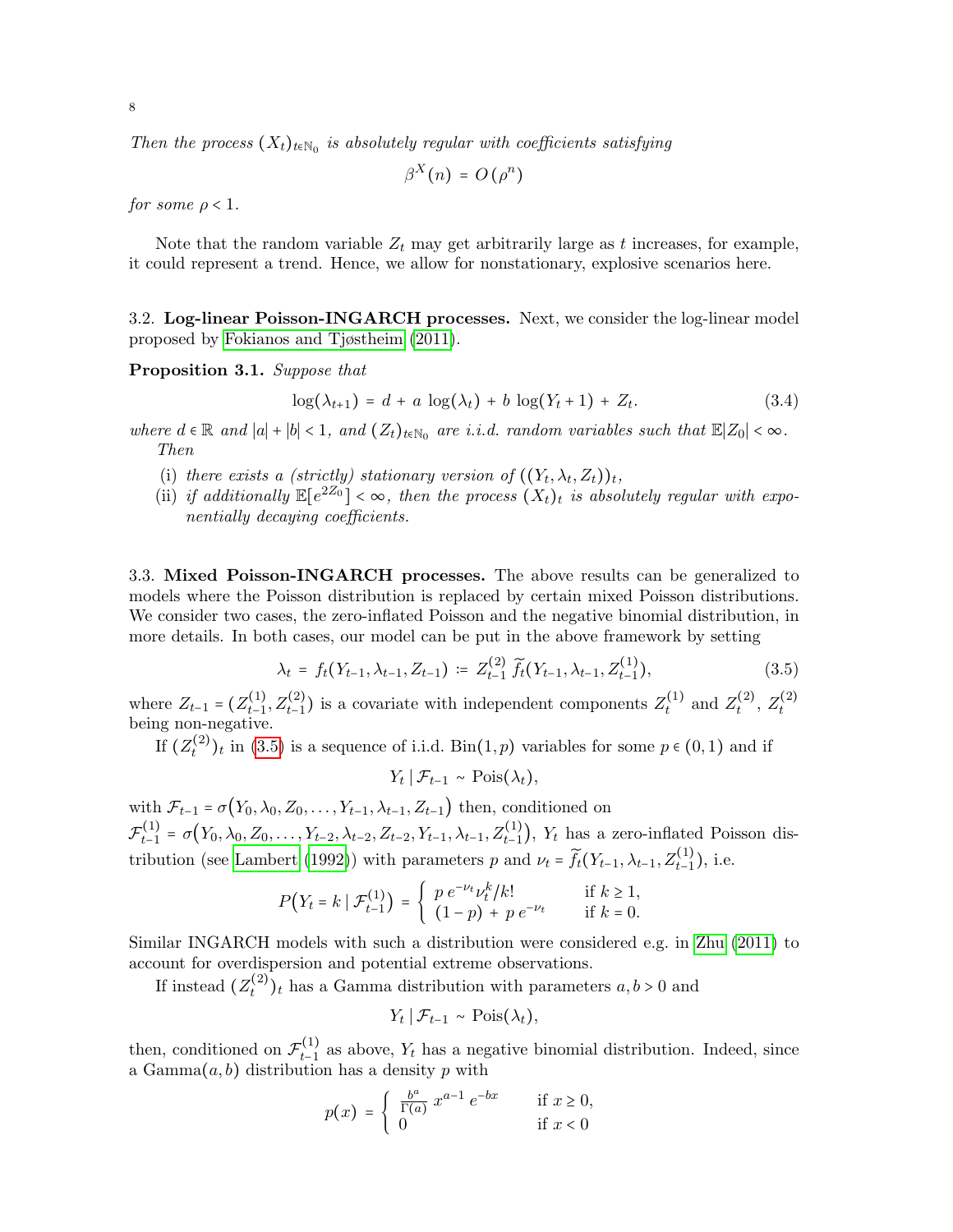we obtain that, for all  $k \in \mathbb{N}_0$ ,

$$
P(Y_t = k \mid \mathcal{F}_{t-1}^{(1)}) = \int_0^\infty \frac{b^a}{\Gamma(a)} x^{a-1} e^{-bx} e^{-\lambda x} \frac{(\lambda x)^k}{k!} dx
$$
  

$$
= \frac{1}{\Gamma(a) k!} b^a \lambda^k \int_0^\infty x^{a+k-1} e^{-(\lambda + b)x} dx
$$
  

$$
= \frac{\Gamma(a+k)}{\Gamma(a) k!} \left(\frac{b}{\lambda + b}\right)^a \left(1 - \frac{b}{\lambda + b}\right)^k.
$$

This is the probability mass function of a  $NB(a, b/(\lambda + b))$  distribution.

In both cases, we may use Theorem [2.1](#page-5-1) to prove that the process  $(X_t)_t$  is absolutely regular with exponentially decaying coefficients. Note that under validity of (A3), it suffices to check (A1) and (A2) for  $\widetilde{f}_t$  rather than  $f_t$  (with  $L_1, L_2 < b/a$  for the NB example). To see this, consider a coupling such that  $\widetilde{Z}_{t}^{(2)} = \widetilde{Z}_{t}^{(2)'}$  which then gives

$$
\widetilde{E}\left(d(\widetilde{Z}_{t}^{(2)}\widetilde{f}_{t}(\widetilde{Y}_{t},\widetilde{\lambda}_{t},\widetilde{Z}_{t}^{(1)}),\widetilde{Z}_{t}^{(2)}f(\widetilde{Y}_{t}',\widetilde{\lambda}_{t}',\widetilde{Z}_{t}^{(1)'}))|\widetilde{\lambda}_{t},\widetilde{\lambda}_{t}'\right) \n= \widetilde{E}[\widetilde{Z}_{t}^{(2)}]\widetilde{E}\left(d(f(\widetilde{Y}_{t},\widetilde{\lambda}_{t},\widetilde{Z}_{t}^{(1)}),f(\widetilde{Y}_{t}',\widetilde{\lambda}_{t}',\widetilde{Z}_{t}^{(1)'}))|\widetilde{\lambda}_{t},\widetilde{\lambda}_{t}'\right).
$$

Those are the two most suitable cases for applications; anyway the distribution of other independent variables  $Z_t^{(2)}$  $t_t^{(2)}$  for which (A1) and (A2) hold can also be considered.

### 4. Relation to previous work and possible perspectives

<span id="page-9-0"></span>In the context of stationary INGARCH processes, absolute regularity with a geometric decay of the mixing coefficients of the count process has already been proved in [Neumann](#page-24-2) [\(2011\)](#page-24-2) under a fully contractive condition,

<span id="page-9-1"></span>
$$
\left| f(y,\lambda) - f(y',\lambda') \right| \le a \left| y - y' \right| + b \left| \lambda - \lambda' \right| \qquad \forall y, y' \in \mathbb{N}_0, \forall \lambda, \lambda' \ge 0,\tag{4.1}
$$

where a and b are non-negative constants with  $a + b < 1$ . [Doukhan and Neumann \(2019\)](#page-23-3) proved absolute regularity with a somewhat unusual subgeometric decay of the coefficients for GARCH and INGARCH processes of arbitrary order  $p$  and  $q$  under a weaker semicontractive condition,

<span id="page-9-2"></span>
$$
\left| f(y_1,\ldots,y_p;\lambda_1,\ldots,\lambda_q) - f(y_1,\ldots,y_p;\lambda'_1,\ldots,\lambda'_q) \right| \leq \sum_{i=1}^q c_i |\lambda_i - \lambda'_i| \tag{4.2}
$$

for all  $y_1, \ldots, y_p \in \mathbb{N}_0$ ;  $\lambda_1, \ldots, \lambda_q, \lambda'_1, \ldots, \lambda'_q \geq 0$ , where  $c_1, \ldots, c_q$  are non-negative constants with  $c_1 + \cdots + c_q < 1$ .

For the specification [\(3.3\)](#page-7-1) and without a covariate  $(Z_t = 0 \forall t)$ , conditions [\(4.1\)](#page-9-1) and [\(4.2\)](#page-9-2) are both fulfilled. However, in case of a non-stationary covariate process  $(Z_t)_{t \in \mathbb{N}_0}$ , stationarity of the process  $((Y_t, \lambda_t))_{t \in \mathbb{N}_0}$  might fail and the results in the above mentioned papers cannot be used. More seriously, in case of an explosive behavior, e.g. if  $Z_t$  is nonrandom with  $Z_t \to \infty$  as  $t \to \infty$ , the stability condition (2.5) in [Neumann \(2011\)](#page-24-2) as well as the drift condition (A1) in [Doukhan and Neumann \(2019\)](#page-23-3) are violated and a direct adaptation of the proofs in those papers seems to be impossible. ւթ<br>⁄ µs

In case of a specification  $\lambda_t$  = (a  $\overline{Y_{t-1}}$  + b  $(\overline{\lambda_{t-1}})^2$  we obtain that

$$
\left|\widetilde{\lambda}_{t+1}-\widetilde{\lambda}_{t+1}'\right|=\left|a^2(\widetilde{Y}_t-\widetilde{Y}_t')\right|+b^2(\widetilde{\lambda}_t-\widetilde{\lambda}_t')+2ab\left(\sqrt{\widetilde{Y}_t}\sqrt{\widetilde{\lambda}_t}-\sqrt{\widetilde{Y}_t'}\sqrt{\widetilde{\lambda}_t'}\right)\right|.
$$

If  $\widetilde{Y}_t$  and  $\widetilde{Y}'_t$  are equal but large, then the right-hand side of this equation will be dominated by the term  $2ab\sqrt{\widetilde{Y}_t}|\sqrt{\widetilde{\lambda}_t}-\sqrt{\widetilde{\lambda}_t'}|$  which shows that both [\(4.1\)](#page-9-1) and [\(4.2\)](#page-9-2) are violated. However,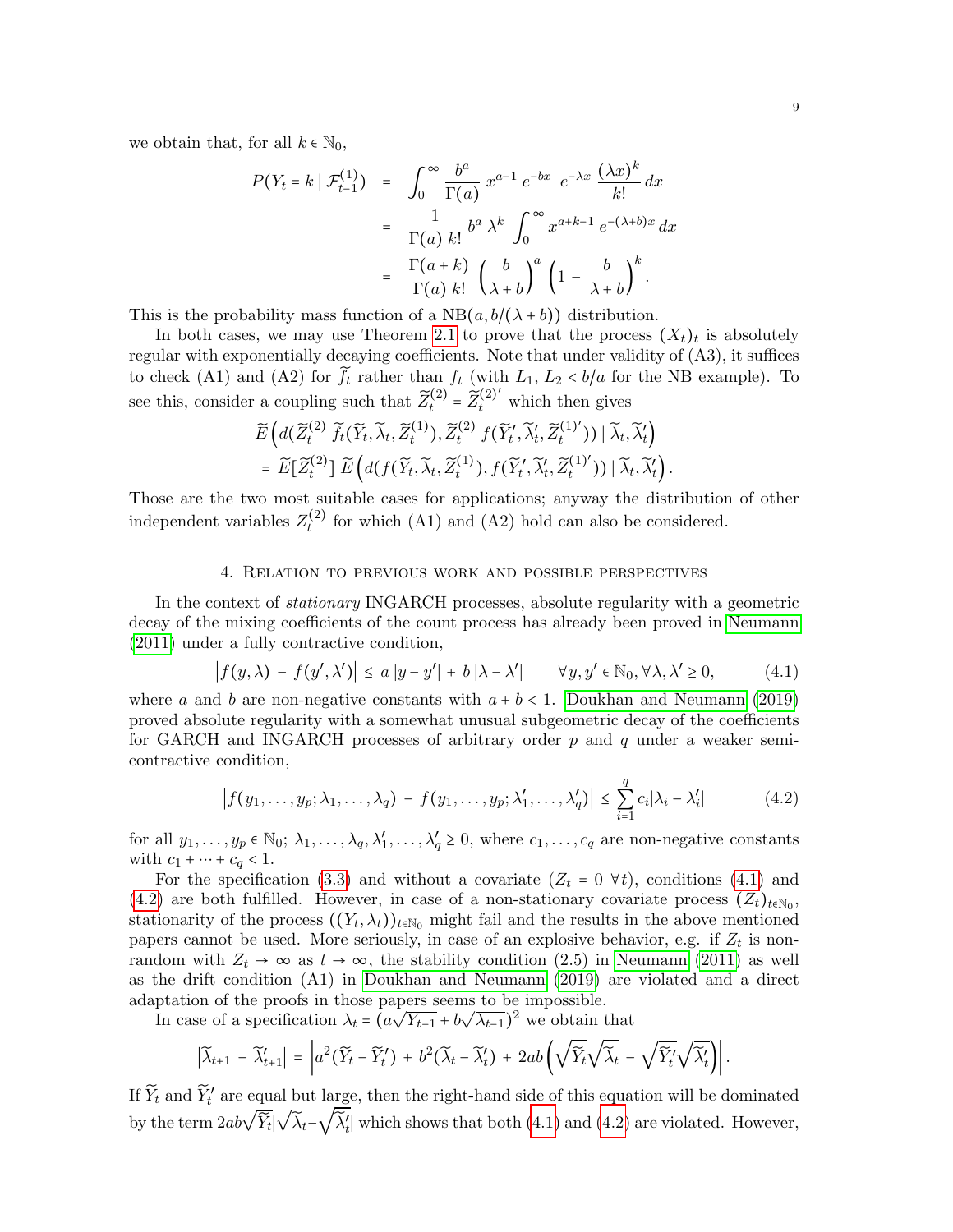Theorem 2.1 is applicable. One can follow the lines of the proof of Corollary [3.1](#page-6-1) to verify the validity of (A1) to (A3) for  $d(\lambda, \lambda') = |\sqrt{\lambda} - \sqrt{\lambda'}|$ .

We would like to mention that similar results as in our paper are possible for INGARCH models with distributions different from the Poisson. [Doukhan, Mamode Khan, and Neu](#page-23-8)[mann \(2021\)](#page-23-8) proved existence and uniqueness of a stationary distribution and absolute regularity of the count process for models where the Poisson distribution is replaced by the distribution of the difference of two independent Poisson variates (special case of a Skellam distribution). We expect similar results in the case of a generalized Poisson distribution which was advocated in the context of INGARCH models in [Zhu \(2012\)](#page-24-15). Moreover, standard GARCH models with a normal distribution can be treated by this approach as well.

After our paper was completed, a referee brought to our attention a recently accepted paper by [Weiß, Zhu, and Hoshiyar \(2022\)](#page-24-11), where the log-linear function is replaced by the softplus function  $s_c$  stated in Remark [2.](#page-7-2) The corresponding Poisson-INGARCH model is specified by

$$
\lambda_t = s_c \Big( \alpha_0 + \sum_{i=1}^p \alpha_i X_{t-i} + \sum_{j=1}^q \beta_j \lambda_{t-j} \Big).
$$

These authors proved existence and uniqueness of a stationary distribution and, relying on results derived by [Doukhan and Neumann \(2019\)](#page-23-3), absolute regularity of the count process with a *subexponential decay* rate for the corresponding mixing coefficients under weaker summability assumptions on the coefficients than in our Remark [2](#page-7-2) (but neither allowing for exogenous regressors nor for time-varying coefficients). The setting of general observationdriven models with covariates is also considered in [Doukhan, Neumann, and Truquet \(2020\)](#page-23-9).

## <span id="page-10-0"></span>5. TESTING FOR A TREND IN LINEAR  $INARCH(1)$  models with application to COVID-19 data

5.1. Statistical study. Suppose that we observe  $Y_0, \ldots, Y_n$  of a linear INARCH process as in [\(3.1\)](#page-6-2) with  $b_t = 0$ ,  $\forall t$ . We aim to test stationarity versus the presence of an isotonic trend. Thus, the null hypothesis will be that  $\mathbb{E}Y_1 = \cdots = \mathbb{E}Y_n$  while the alternative can be characterized by  $\mathbb{E}Y_1 \leq \mathbb{E}Y_2 \leq \cdots \leq \mathbb{E}Y_n$  with at least one strict inequality in this chain of inequalities. When we fit a linear model

$$
Y_t = \theta_0 + \theta_1 t + \varepsilon_t, \qquad t = 1, \ldots, n,
$$

with a possibly non-stationary sequence of innovations  $(\varepsilon_t)_t$ , then the null hypothesis corresponds to  $\theta_1 = 0$  and the alternative to  $\theta_1 > 0$ . (Even if the above linear model is not adequate, a projection will lead to  $\theta_1 > 0$ .) The following discussion will be simplified when we change over to an orthogonal regression model,

$$
Y_t = \theta_0 + \theta_1 w_t + \varepsilon_t, \qquad t = 1, \ldots, n,
$$

where  $w_t = \left(t - \frac{n+1}{2}\right)$  $\frac{+1}{2}$ )/ $\sqrt{\sum_{s=1}^{n} (s - \frac{n+1}{2})}$  $\frac{+1}{2}$ )<sup>2</sup>. Then the columns in the corresponding design matrix are orthogonal and the  $l_2$  norm of the vector composed of the entries in the second column is equal to 1. Therefore, we obtain for the least squares estimator  $\hat{\theta}_1$  of  $\theta_1$  that

$$
\widehat{\theta}_1 = \sum_{t=1}^n w_t Y_t,
$$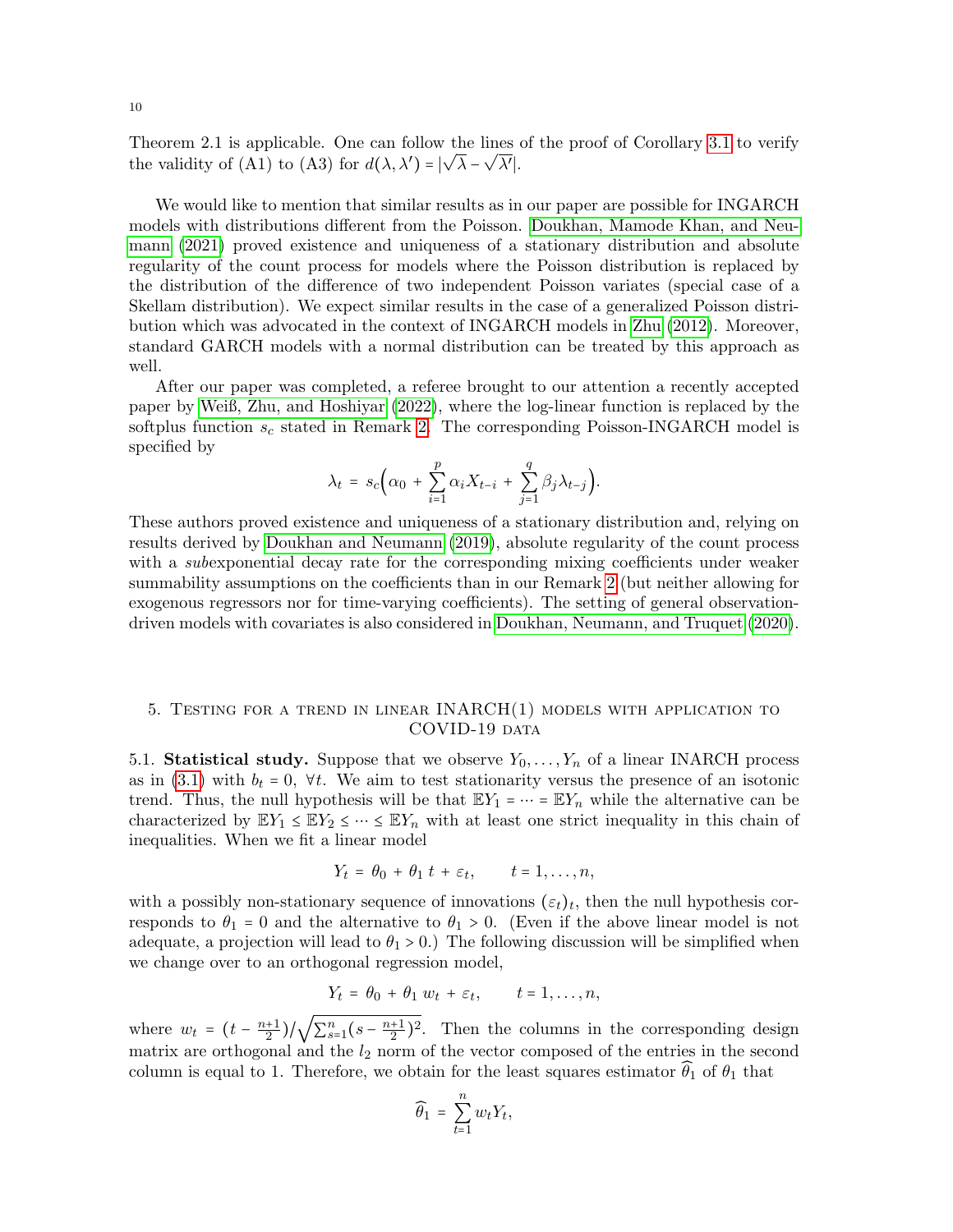As before, we have  $\theta_1 = \mathbb{E}\widehat{\theta_1} > 0$  if there is any positive (linear or nonlinear) trend and  $\theta_1 = 0$ under the null hypothesis. Therefore,  $\widehat{\theta}_1$  can be used as a test statistic.

<span id="page-11-1"></span>**Proposition 5.1.** Suppose that  $Y_0, \ldots, Y_n$  is a stretch of observations of a stationary  $INARCH(1)$  with constant coefficients such that

$$
\lambda_t = aY_{t-1} + b_0
$$
 with  $a \in (0, 1)$ ,  $b_0 \ge 0$ .

Then, with  $\sigma^2 = b_0/(1 - a)^3$ ,

$$
\widehat{\theta}_1 \stackrel{d}{\longrightarrow} Z_0 \sim \mathcal{N}(0, \sigma^2).
$$

We show that the test statistic is asymptotically unbounded for the special case of a linear trend component in the intensity function. Other situations such as general polynomial trends can be treated similarly.

<span id="page-11-0"></span>**Proposition 5.2.** Suppose that  $Y_0, \ldots, Y_n$  is a stretch of observations of a nonstationary INARCH(1) with constant coefficients and trend such that

 $\lambda_t = aY_{t-1} + b_0 + b_1t$  with  $a \in (0,1)$ ,  $b_0 \ge 0$  and  $b_1 > 0$ ,  $t \in \mathbb{N}_0$ 

and  $\lambda_0$  has a finite absolute fourth moment. Then, for any  $K > 0$ 

$$
P(\widehat{\theta}_1 > K) \underset{n \to \infty}{\longrightarrow} 1.
$$

Hence, a test rejecting the null if

$$
\widehat{\theta}_1/\sigma > z_{1-\alpha}
$$

is asymptotically of size  $\alpha$  and consistent. Here,  $z_{1-\alpha}$  denotes the  $(1-\alpha)$  quantile of  $\mathcal{N}(0,1)$ . In practice,  $\sigma$  is unknown and has to be estimated consistently. For our simulations and the data example presented below, we used the corresponding OLS-estimators  $\widehat{a}$  and  $\widehat{b}_0$  to obtain  $\hat{\sigma}^2 = \hat{b}_0 \hat{I} (1 - \hat{a})^3$ . More precisely, we considered the model stated in Proposition [5.2](#page-11-0) and calculated

$$
\begin{pmatrix} \widehat{a} \\ \widehat{b}_0 \\ \widehat{b}_1 \end{pmatrix} = (X^T X)^{-1} X^T Y \qquad \text{with} \quad Y = \begin{pmatrix} Y_1 \\ \vdots \\ Y_n \end{pmatrix} \qquad \text{and} \quad X = \begin{pmatrix} Y_0 & 1 & 1 \\ \vdots & \vdots & \vdots \\ Y_{n-1} & 1 & n \end{pmatrix} \tag{5.1}
$$

<span id="page-11-2"></span>**Lemma [5.1](#page-11-1).** In the situation of Proposition 5.1 the OLS estimators of a and  $b_0$  are consistent.

With similar arguments as in the proof of Lemma 5.1 it can be shown that the OLS estimators of  $a$  and  $b_0$  are also consistent under the alternative described in Proposition [5.2.](#page-11-0)

*Remark* 3. We stick to the INARCH $(1)$  model although a generalization of Propositions 5.1 and  $5.2$  to INGARCH $(1,1)$  models is possible. In the latter case, the naive OLS estimation is no longer feasible since the intensity process is unobserved. Of course, there are consistent estimators for stationary  $INGARCH(1,1)$  processes as well. However, their behavior under the alternative would have to be investigated, too. This goes far beyond the scope of the paper.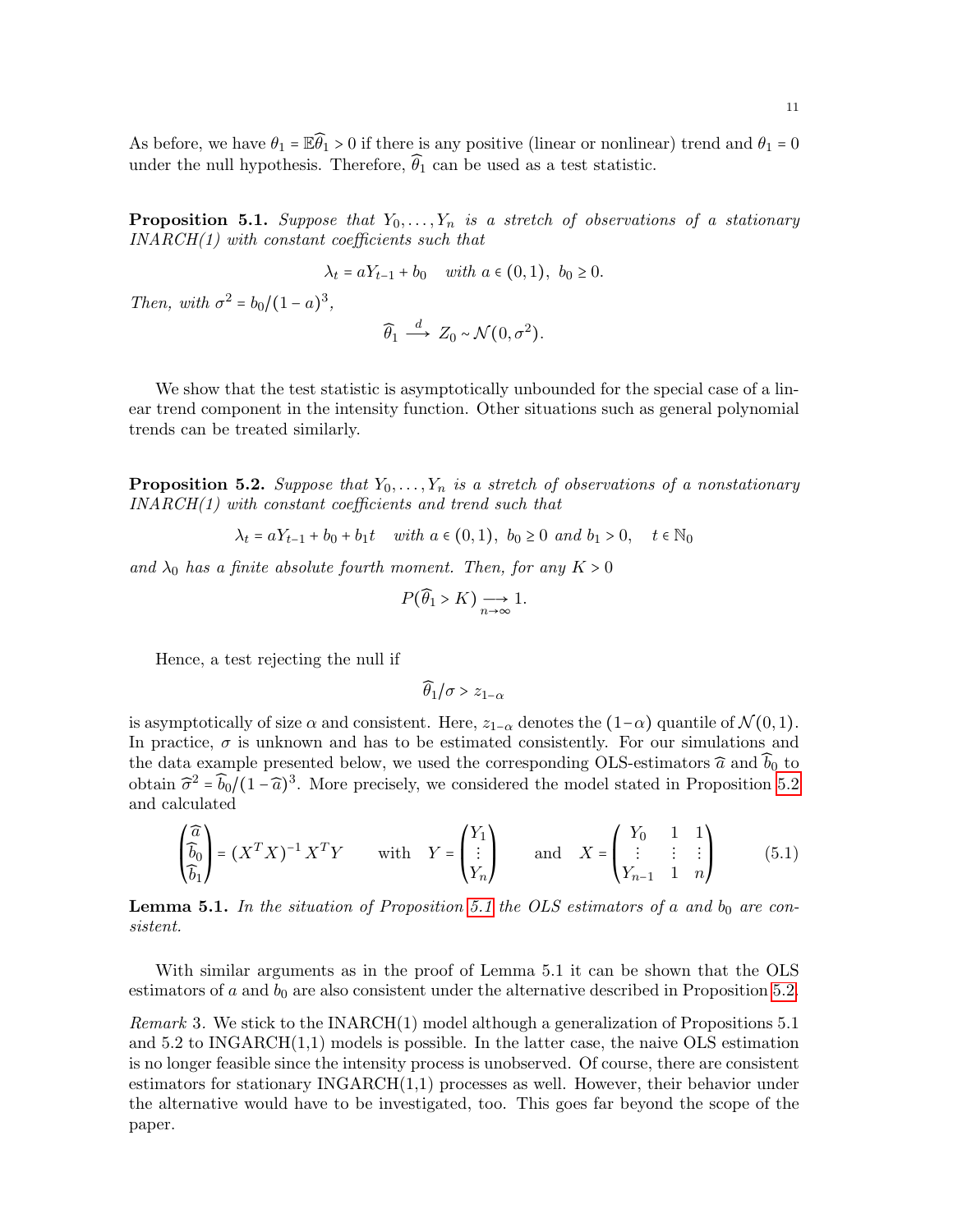<span id="page-12-1"></span>

FIGURE 1. Left:  $a = 0.2$  and  $n = 50$  dotted,  $n = 100$  dashed,  $n = 200$  solid line; Right:  $a = 0.5$ and  $n = 100$  dotted,  $n = 250$  dashed,  $n = 500$  solid line.

5.2. Numerical study. Next, we investigate the finite sample behavior of the proposed test. Considering low and moderate levels of persistence  $(a = 0.2 \text{ and } a = 0.5)$  we increase the effect of a linear trend from  $b_1 = 0$  (null hypothesis) to  $b_1 = 0.1$  holding the intercept fixed  $(b_0 = 1)$ . We vary the sample size  $n = 50$ , 100, 200 for  $a = 0.2$  and  $n = 100$ , 250, 500 for  $a = 0.5$ . The results for  $\alpha = 0.1$  using 5000 Monte Carlo loops are displayed in Figure [1.](#page-12-1) The power properties of our test are very convincing however it tends to reject a true null too often in small samples. In particular, note that for  $a = 0.5$  increasing the sample size from 250 to 500 improves the performance of the test under the null but barely influences the behavior under the alternative (the solid and dashed line in Figure [1](#page-12-1) nearly coincide).

5.3. Analysis of COVID-19 data. We applied our test to investigate daily COVID-19 infection numbers as well as the cases of deaths related to COVID-19 in France and Germany from July 15 to September 15, 2020 using a data set published by the [European Centre for](#page-24-16) [Disease Prevention and Control \(2020\)](#page-24-16); see Figure [2.](#page-13-0) Observing a weekly periodicity in the data, we pre-processed the data eliminating an estimated seasonal component. Obviously, no test is required to observe an increasing trend in the daily infection numbers in France as well as in Germany. Our test clearly rejects the null in both cases (France:  $\hat{\theta}_1/\hat{\sigma} = 349693.30$ , Germany:  $\widehat{\theta}_1/\widehat{\sigma}$  = 96.39). However, the situation changes if we look at the cases of deaths. Again, the null is rejected for France  $(\widehat{\theta}_1/\widehat{\sigma} = 7.50)$  at any reasonable level. Contrary, evaluating the test statistic based on the number of deaths in Germany that are related to COVID-19, we obtain  $\hat{\theta}_1/\hat{\sigma}$  = -0.11, that is, the null hypothesis of no trend is not rejected at any reasonable level. We also studied a shift of the window of observation of 16 days, i.e. we considered the period from August 1 to September 30. Then, unfortunately, the null is rejected for both countries for the number of daily infections as well as for the COVID-19 related number of deaths.

### 6. Proofs

<span id="page-12-0"></span>Proof of Theorem [2.1.](#page-5-1) The proof of assertion (i) is given in the running text of Section [2.](#page-1-1)

To prove (ii), we first identify a function  $g$ , which will satisfy the required equality [\(2.10\)](#page-5-2). We consider backward iterations  $g^{[k]}$ , where (with  $x_i = (y_i, z_i)$ )  $g^{[1]}(x_1, \lambda_1)$  :=  $f(y_1, \lambda_1, z_1)$  and, for  $k \geq 2$ ,  $g^{[k]}(x_1, \ldots, x_k, \lambda_k) := f(y_1, g^{[k-1]}(x_2, \ldots, x_k, \lambda_k), z_1)$ . Using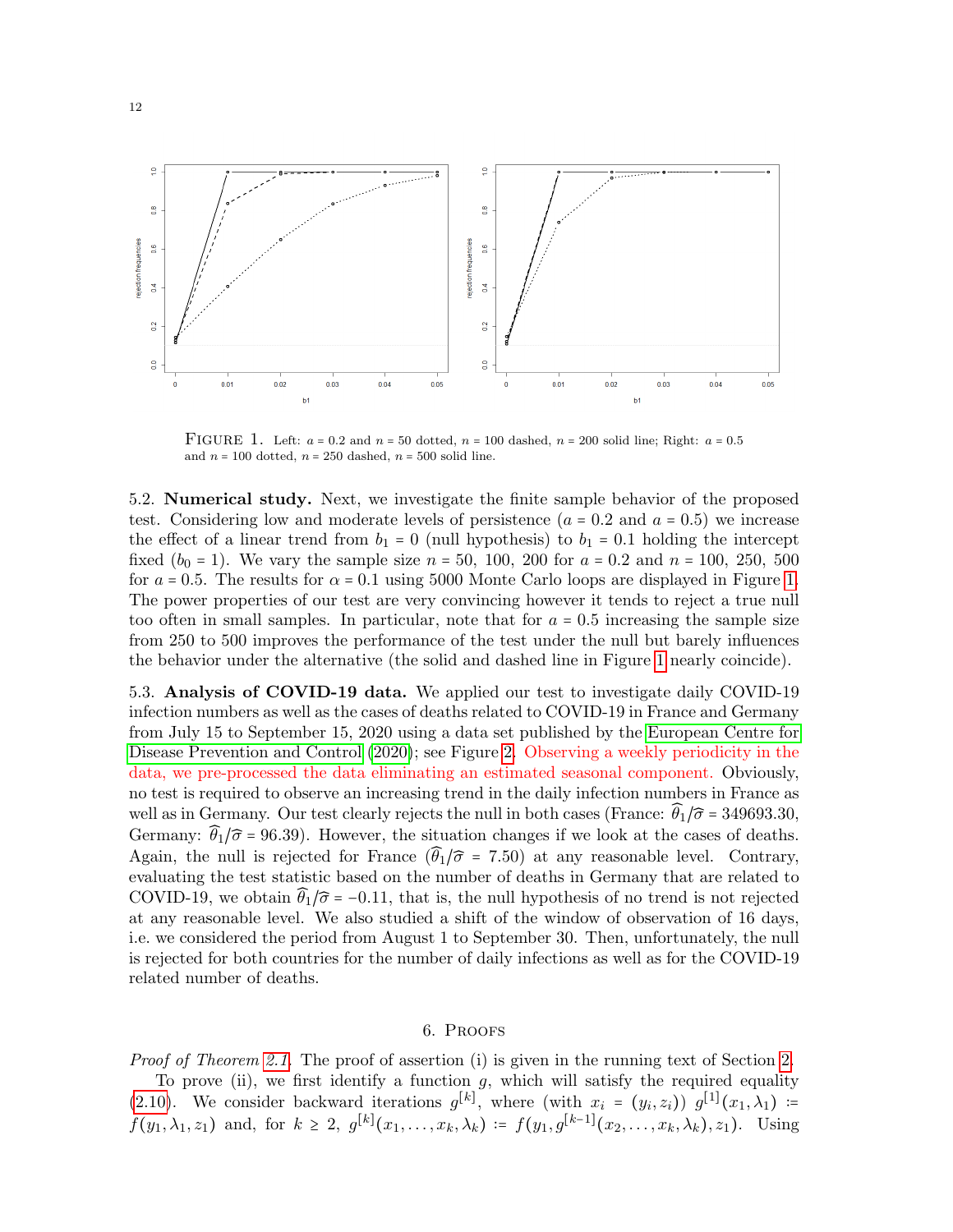<span id="page-13-0"></span>

FIGURE 2. Daily COVID-19 infection numbers (top) as well as the cases of deaths (bottom) related to COVID-19 in France (left, blue) and Germany (right, red) from July 15 to September 15, 2020.

the idea of iterations as in exercise 46 of [Doukhan \(2018\)](#page-23-10), we consider and we set precise approximations to  $\lambda_t$ ,

$$
\lambda_t^{[k]} = g^{[k]}(X_{t-1},\ldots,X_{t-k},\bar{\lambda}),
$$

where  $\bar{\lambda} = \mathbb{E}\lambda_0$ . It follows from (A2) that

$$
\mathbb{E}\left[d(\lambda_t,\lambda_t^{[k]})\right] \leq L_2^k \mathbb{E}\left[d(\lambda_{t-k},\bar{\lambda})\right] = L_2^k \mathbb{E}\left[d(\lambda_0,\bar{\lambda})\right],
$$

which implies that

$$
d(\lambda_t, \lambda_t^{[k]}) \stackrel{\mathbb{P}}{\longrightarrow} 0 \quad \text{as } k \to \infty.
$$

This implies

$$
d_{TV}\left(\mathrm{Pois}(\lambda_t), \mathrm{Pois}(\lambda_t^{[k]})\right) \stackrel{\mathbb{P}}{\longrightarrow} 0
$$

and, therefore,

$$
\lambda_t - \lambda_t^{[k]} \stackrel{\mathbb{P}}{\longrightarrow} 0.
$$

By taking an appropriate subsequence  $(k_n)_{n\in\mathbb{N}}$  of  $\mathbb N$  we even obtain

<span id="page-13-1"></span>
$$
\lambda_t - \lambda_t^{[k_n]} \xrightarrow{a.s.} 0. \tag{6.1}
$$

In order to obtain a well-defined function g, we define, for any sequence  $x_1, x_2, \ldots$ ,

$$
g(x_1,x_2,\ldots)=\limsup_{n\to\infty}g^{[k_n]}(x_1,\ldots,x_{k_n},\bar{\lambda}).
$$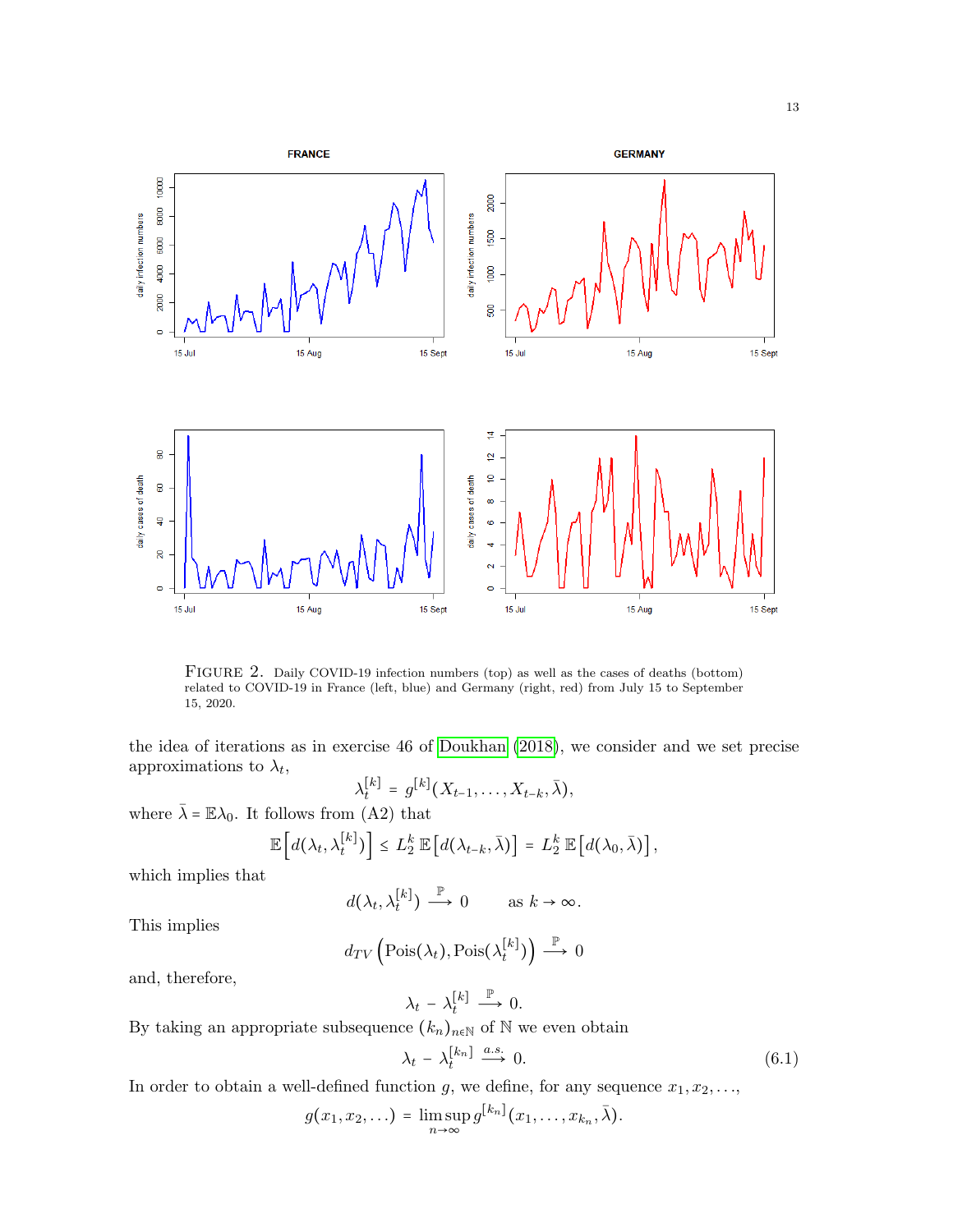As a limit of the measurable functions  $g^{[k_n]}$ , g is also  $(\sigma(\mathcal{Z}) - \mathcal{B})$ -measurable. From [\(6.1\)](#page-13-1) we conclude that

$$
\lambda_t = \lim_{n \to \infty} \lambda_t^{[k_n]} = g(X_{t-1}, X_{t-2}, \ldots)
$$

holds with probability 1, as required.

Since absolute regularity of the process  $(X_t)_{t \in \mathbb{Z}}$  implies strong mixing (see e.g. [Doukhan](#page-23-5) [\(1994,](#page-23-5) p. 20)) we conclude from Remark 2.6 on page 50 in combination with Proposition 2.8 on page 51 in [Bradley \(2007\)](#page-23-11) that any stationary version of this process is also ergodic. Finally, we conclude from  $(6.1)$  by proposition 2.10(ii) in Bradley  $(2007, p. 54)$  that also the process  $((Y_t, \lambda_t, Z_t))_{t \in \mathbb{Z}}$  is ergodic.

*Proof of Corollary [3.1.](#page-6-1)* We choose the distance d as  $d(\lambda, \lambda') = |\lambda - \lambda'|$  and verify that conditions (A1) to (A3) are fulfilled.

(A1): We construct the coupling such that  $\widetilde{Z}_t = \widetilde{Z}'_t$ . Then

$$
\big|\widetilde{\lambda}_{t+1}-\widetilde{\lambda}_{t+1}'\big|\; \mathbb{1}\big(\widetilde{Y}_t=\widetilde{Y}_t'\big)\,\leq\, b_t\,\big|\widetilde{\lambda}_t-\widetilde{\lambda}_t'\big|.
$$

Therefore, (A1) is fulfilled with  $L_1 = \sup\{b_t : t \in \mathbb{N}_0\}.$ 

(A2): We couple the covariates such that  $\widetilde{Z}_t = \widetilde{Z}'_t$ . The count variables are coupled in such a way that  $\widetilde{Y}_t \geq \widetilde{Y}'_t$  if  $\widetilde{\lambda}_t \geq \widetilde{\lambda}'_t$  and  $\widetilde{Y}_t \leq \widetilde{Y}'_t$  if  $\widetilde{\lambda}_t \leq \widetilde{\lambda}'_t$ . Such a coupling is necessary and sufficient for  $\mathbb{E}(|\widetilde{Y}_t - \widetilde{Y}_t'| | \widetilde{\lambda}_t, \widetilde{\lambda}_t') = |\widetilde{\lambda}_t - \widetilde{\lambda}_t'|$ ; otherwise the term on the left-hand side will be larger. Note that the maximal coupling but also the simple "additive coupling" share this property. The latter can be constructed as follows. If  $\widetilde{\lambda}'_t \leq \widetilde{\lambda}_t$ then  $\widetilde{Y}_t = \widetilde{Y}'_t + W_t$ , where  $W_t \sim \text{Pois}(\widetilde{\lambda}_t - \widetilde{\lambda}'_t)$  is independent of  $\widetilde{Y}'_t$ . Vice versa, if  $\widetilde{\lambda}'_t > \widetilde{\lambda}_t$  then  $\widetilde{Y}'_t = \widetilde{Y}_t + W_t$ , where  $W_t \sim \text{Pois}(\widetilde{\lambda}'_t - \widetilde{\lambda}_t)$  is independent of  $\widetilde{Y}_t$ . Then

$$
\widetilde{\mathbb{E}}\left(\left|\widetilde{\lambda}_{t+1}-\widetilde{\lambda}_{t+1}'\right|\left|\widetilde{\lambda}_{t},\widetilde{\lambda}_{t}'\right.\right)=a_{t}\ \widetilde{\mathbb{E}}\left(\left|\widetilde{Y}_{t}-\widetilde{Y}_{t}'\right|\left|\widetilde{\lambda}_{t},\widetilde{\lambda}_{t}'\right.\right)+b_{t}\ \left|\widetilde{\lambda}_{t}-\widetilde{\lambda}_{t}'\right|=(a_{t}+b_{t})\ \left|\widetilde{\lambda}_{t}-\widetilde{\lambda}_{t}'\right|,
$$

that is, (A2) is fulfilled with  $L_2 = \sup\{a_t + b_t : t \in \mathbb{N}_0\}.$ 

It follows from [\(3.1\)](#page-6-2) that  $\mathbb{E}\lambda_{k+1} \leq (a_k + b_k)\mathbb{E}\lambda_k + \mathbb{E}Z_k$ , which implies that

$$
\mathbb{E}\lambda_k \leq \mathbb{E}\lambda_0 + \frac{1}{1-L_2} \sup \{ \mathbb{E}Z_t : t \in \mathbb{N}_0 \}.
$$

 $\Box$ 

*Proof of Corollary [3.2.](#page-7-0)* (A1): We construct the coupling such that  $\widetilde{Z}_t = \widetilde{Z}'_t$ . Since √ f Corollary 3.2. (A1): We construct the coupling such that  $Z_t = Z'_t$ . Since  $|\sqrt{\lambda} + c - \sqrt{\lambda}|$  $|\lambda' + c| \leq |$ √  $\lambda$  – √  $\overline{\lambda'}$  holds for all  $\lambda, \lambda', c \geq 0$  we obtain that

$$
\left|\sqrt{\widetilde{\lambda}_{t+1}} - \sqrt{\widetilde{\lambda}_{t+1}'}\right| \, \, \mathbb{1}(\widetilde{Y}_t = \widetilde{Y}'_t) \, \leq \, \sqrt{b_t} \, \left|\sqrt{\widetilde{\lambda}_t} - \sqrt{\widetilde{\lambda}_t'}\right|
$$

On the other hand, the inequality  $|\widetilde{\lambda}_{t+1} - \widetilde{\lambda}'_{t+1}| \mathbb{1}(\widetilde{Y}_t = \widetilde{Y}'_t) \leq b |\widetilde{\lambda}_t - \widetilde{\lambda}'_t|$  is obvious. Hence, (A1) is fulfilled with  $L_1 = \sup\{\sqrt{b_t}: t \in \mathbb{N}_0\}.$ 

(A2): We couple the covariates such that  $\widetilde{Z}_t = \widetilde{Z}'_t$ . For the count variables, we use an additive coupling as described in the proof of Corollary [3.1\(](#page-6-1)A2). This yields in particular that  $\widetilde{Y}_t \geq \widetilde{Y}'_t$  if  $\widetilde{\lambda}_t \geq \widetilde{\lambda}'_t$  and  $\widetilde{Y}_t \leq \widetilde{Y}'_t$  if  $\widetilde{\lambda}_t \leq \widetilde{\lambda}'_t$ . We will show that, for some  $\rho < 1$ ,

<span id="page-14-0"></span>
$$
\widetilde{\mathbb{E}}\big(d(\widetilde{\lambda}_{t+1}, \widetilde{\lambda}'_{t+1}) \mid \widetilde{\lambda}_t, \widetilde{\lambda}'_t\big) \le \rho \, d\big(\widetilde{\lambda}_t, \widetilde{\lambda}'_t\big),\tag{6.2}
$$

provided that the constant  $M$  in  $(3.2)$  is chosen appropriately. To this end, we

$$
\begin{array}{c} \text{distinguish between two cases:} \\ \text{Case (i): } \sqrt{\widetilde{\lambda}_t} + \sqrt{\widetilde{\lambda}_t'} \leq M \end{array}
$$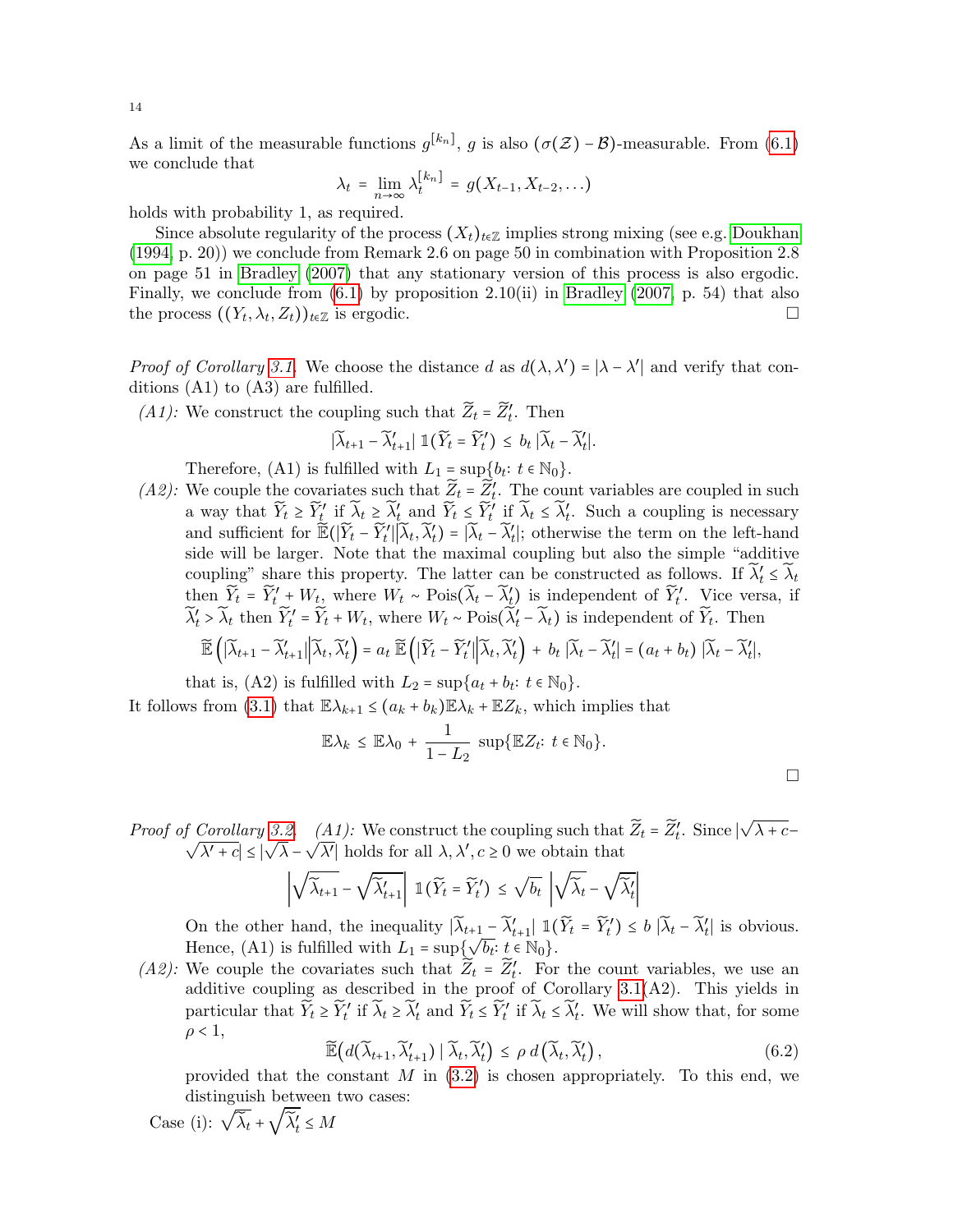Then  $d(\widetilde{\lambda}_t, \widetilde{\lambda}'_t) = |\widetilde{\lambda}_t - \widetilde{\lambda}'_t| / M$  and it follows that

<span id="page-15-0"></span>
$$
\widetilde{\mathbb{E}}\left(d(\widetilde{\lambda}_{t+1}, \widetilde{\lambda}_{t+1}') \mid \widetilde{\lambda}_t, \widetilde{\lambda}_t'\right) \n\leq \widetilde{\mathbb{E}}\left(|\widetilde{\lambda}_{t+1} - \widetilde{\lambda}_{t+1}'|/M \mid \widetilde{\lambda}_t, \widetilde{\lambda}_t'\right) \n= (a_t + b_t) |\widetilde{\lambda}_t - \widetilde{\lambda}_t'|/M = (a_t + b_t) d(\widetilde{\lambda}_t, \widetilde{\lambda}_t').
$$
\n(6.3)

Case (ii):  $\sqrt{\tilde{\lambda}_t}$  + √  $\widetilde{\lambda}'_t > M$ 

In this case,  $d(\widetilde{\lambda}_t, \widetilde{\lambda}'_t) = |$ √  $\overline{\widetilde{\lambda}_t}$  – √  $\widetilde{\lambda}'_t$ . We choose  $\epsilon > 0$  such that sup{ √  $\partial \{\sqrt{a_t+b_t}: t \in$ N<sub>0</sub>} < 1 −  $\epsilon$ . To simplify notation, let  $\lambda$ ,  $\lambda'$  be non-random with  $\lambda \geq \lambda'$ ,  $\sqrt{\lambda}$ + $\sqrt{\lambda'}$  > M and let  $Y = Y' + Z$ , where  $Y' \sim \text{Pois}(\lambda')$  and  $Z \sim \text{Pois}(\lambda - \lambda')$  are independent. Furthermore, we drop the index t with  $a_t$  and  $b_t$ . Again, we have to distinguish **between** two cases.

a): 
$$
\epsilon \sqrt{\lambda} \ge (1+\epsilon)\sqrt{\lambda'}
$$

In this case the proof of  $(6.2)$  is almost trivial. We have

$$
\mathbb{E}\left[\sqrt{aY+b\lambda} - \sqrt{aY'+b\lambda'}\right] \n\leq \mathbb{E}\sqrt{aY+b\lambda} \n\leq \sqrt{a+b}\sqrt{\lambda} \n= \sqrt{a+b}\left(1+\epsilon\right)\left(1-\frac{\epsilon}{1+\epsilon}\right)\sqrt{\lambda} \n\leq \sqrt{a+b}\left(1+\epsilon\right)\left(\sqrt{\lambda}-\sqrt{\lambda'}\right) \n\leq \frac{\sqrt{a+b}}{1-\epsilon}\left|\sqrt{\lambda}-\sqrt{\lambda'}\right|.
$$
\n(6.4)

Here, the second inequality follows by Jensen's inequality since  $x \mapsto \sqrt{x}$  is a concave function. √

b):  $\epsilon \sqrt{\lambda} < (1 + \epsilon)$  $\lambda'$ 

This case requires more effort. We split up

$$
\mathbb{E}\left[\sqrt{aY+b\lambda}-\sqrt{aY'+b\lambda'}\right] \n\leq \mathbb{E}\left[\left(\sqrt{aY+b\lambda}-\sqrt{aY'+b\lambda'}\right)\mathbb{1}\left(\sqrt{aY+b\lambda}+\sqrt{aY'+b\lambda'}\geq (1-\epsilon)\sqrt{a+b}(\sqrt{\lambda}+\sqrt{\lambda'})\right)\right] \n+ \mathbb{E}\left[\left(\sqrt{aY+b\lambda}-\sqrt{aY'+b\lambda'}\right)\mathbb{1}\left(\sqrt{aY+b\lambda}<(1-\epsilon)\sqrt{(a+b)\lambda}\text{ and }\sqrt{aY'+b\lambda'}\geq (1-\epsilon)\sqrt{(a+b)\lambda'}\right)\right] \n+ \mathbb{E}\left[\left(\sqrt{aY+b\lambda}-\sqrt{aY'+b\lambda'}\right)\mathbb{1}\left(\sqrt{aY'+b\lambda'}<(1-\epsilon)\sqrt{(a+b)\lambda'}\right)\right] \n=:\ T_1 + T_2 + T_3,
$$
\n(6.5)

say. Then

$$
T_1 = \mathbb{E}\left[\frac{aY + b\lambda - aY' - b\lambda'}{\sqrt{aY + b\lambda} + \sqrt{aY' + b\lambda'}} \mathbb{1}\left(\sqrt{aY + b\lambda} + \sqrt{aY' + b\lambda'} \ge (1 - \epsilon)\sqrt{a + b}(\sqrt{\lambda} + \sqrt{\lambda'})\right)\right]
$$
  

$$
\leq \mathbb{E}\left[\frac{aY + b\lambda - aY' - b\lambda'}{(1 - \epsilon)\sqrt{a + b}(\sqrt{\lambda} + \sqrt{\lambda'})}\right]
$$
  

$$
= \frac{\sqrt{a + b}}{1 - \epsilon} \frac{\lambda - \lambda'}{\sqrt{\lambda} + \sqrt{\lambda'}} = \frac{\sqrt{a + b}}{1 - \epsilon} |\sqrt{\lambda} - \sqrt{\lambda'}|.
$$
 (6.6)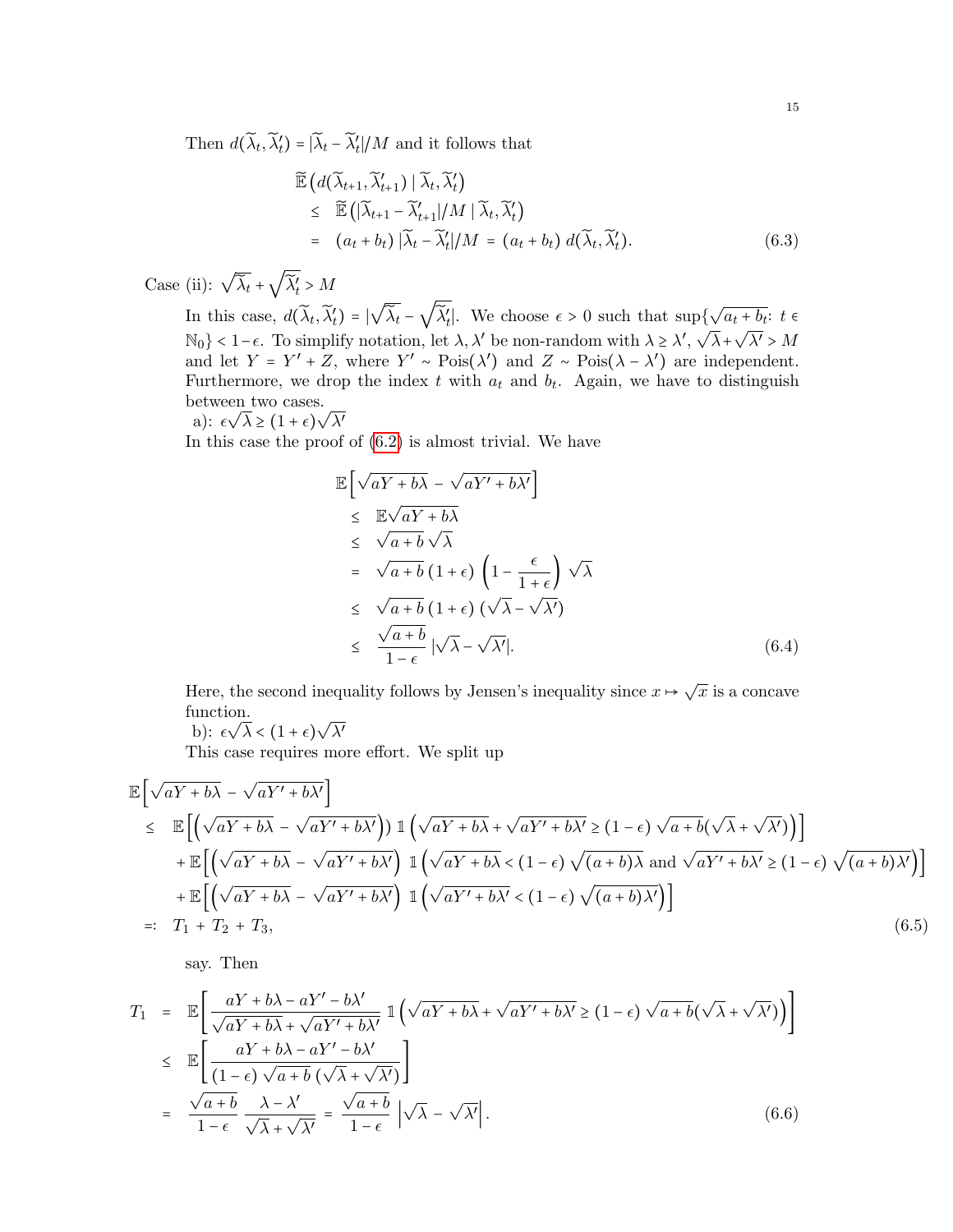Since  $\sqrt{aY+b\lambda} < (1-\epsilon)$ √  $\overline{(a+b)\lambda}$  implies that  $Y < (1-\epsilon)^2 \lambda$ , and therefore  $|Y-\lambda| > \epsilon$  $(1 - (1 - \epsilon)^2)\lambda$ , we obtain that

$$
T_2 \leq \mathbb{E}\left[ (1-\epsilon)\sqrt{a+b} \left( \sqrt{\lambda} - \sqrt{\lambda'} \right) \mathbb{1} \left( |Y-\lambda| \geq (1-(1-\epsilon)^2) \lambda \right) \right]
$$
  
\n
$$
\leq (1-\epsilon)\sqrt{a+b} \left( \sqrt{\lambda} - \sqrt{\lambda'} \right) \frac{1}{(1-(1-\epsilon)^2)^2 \lambda}
$$
  
\n
$$
\leq |\sqrt{\lambda} - \sqrt{\lambda'}| \frac{(1-\epsilon)\sqrt{a+b}}{(1-(1-\epsilon)^2)^2} \frac{4}{M^2}.
$$
 (6.7)

Note that the last inequality follows from  $2\sqrt{\lambda} \geq$ √  $\lambda +$ √  $\lambda' > M$ . To estimate  $T_3$ , we use the simple estimates

$$
\sqrt{aY + b\lambda} - \sqrt{aY' + b\lambda'} = \sqrt{aY + b\lambda} - \sqrt{aY' + b\lambda} + \sqrt{aY' + b\lambda} - \sqrt{aY' + b\lambda'}
$$
  

$$
\leq \sqrt{a} \left( \sqrt{Y} - \sqrt{Y'} \right) + \sqrt{b} \left( \sqrt{\lambda} - \sqrt{\lambda'} \right)
$$

and  $\sqrt{Y}$  – √  $\overline{Y'} \leq Y - Y'$ , as well as the fact that  $\sqrt{aY' + b\lambda'} < (1 - \epsilon)$ √  $(a + b)\lambda'$ implies that  $|Y' - \lambda'| > (1 - (1 - \epsilon^2))\lambda'$ . This leads to

$$
T_3 \leq \sqrt{a} \mathbb{E}\Big[\Big(\sqrt{Y} - \sqrt{Y'}\Big) \mathbb{1}(\sqrt{aY' + b\lambda'} < (1 - \epsilon)\sqrt{(a+b)\lambda'})\Big] + \sqrt{b} \mathbb{E}\Big[\Big(\sqrt{\lambda} - \sqrt{\lambda'}\Big) \mathbb{1}(\sqrt{aY' + b\lambda'} < (1 - \epsilon)\sqrt{(a+b)\lambda'})\Big] 
$$
\leq \sqrt{a} \mathbb{E}\Big[(Y - Y') \mathbb{1}(|Y' - \lambda'| > (1 - (1 - \epsilon^2))\lambda')\Big] + \sqrt{b} \left(\sqrt{\lambda} - \sqrt{\lambda'}\right) \mathbb{P}(|Y' - \lambda'| > (1 - (1 - \epsilon^2))\lambda') 
$$
\Big(\sqrt{a} (\lambda - \lambda') + \sqrt{b} (\sqrt{\lambda} - \sqrt{\lambda'})\Big) \frac{\mathbb{E}(Y' - \lambda')^2}{(1 - (1 - \epsilon^2))^2 \lambda'^2}.
$$
$$
$$

From  $\epsilon$ √  $\lambda < (1 + \epsilon)$ √  $\overline{\lambda'}$  we obtain that  $M \leq$ √  $\lambda +$ √  $\overline{\lambda'} \leq \frac{1+2\epsilon}{\epsilon}$  $\epsilon$ √  $\overline{\lambda'}$ , which leads to

<span id="page-16-0"></span>
$$
T_3 \leq \left| \sqrt{\lambda} - \sqrt{\lambda'} \right| \frac{1}{(1 - (1 - \epsilon^2))^2} \left( \frac{1 + 2\epsilon}{\epsilon} \right)^2 \left( \frac{\sqrt{a}}{M} + \frac{\sqrt{b}}{M^2} \right).
$$
 (6.8)

To sum up, we conclude from  $(6.3)$  to  $(6.8)$  that  $(6.2)$  is fulfilled for

$$
\rho = \frac{\sqrt{a+b}}{1-\epsilon} + \frac{(1-\epsilon)\sqrt{a+b}}{(1-(1-\epsilon)^2)^2} \frac{4}{M^2} + \frac{1}{(1-(1-\epsilon^2))^2} \left(\frac{1+2\epsilon}{\epsilon}\right)^2 \left(\frac{\sqrt{a}}{M} + \frac{\sqrt{b}}{M^2}\right).
$$

Choosing now the constant M sufficiently large we obtain that  $\rho < 1$ , as required.  $(A3)$ : Part (i) of  $(A3)$  is fulfilled by assumption.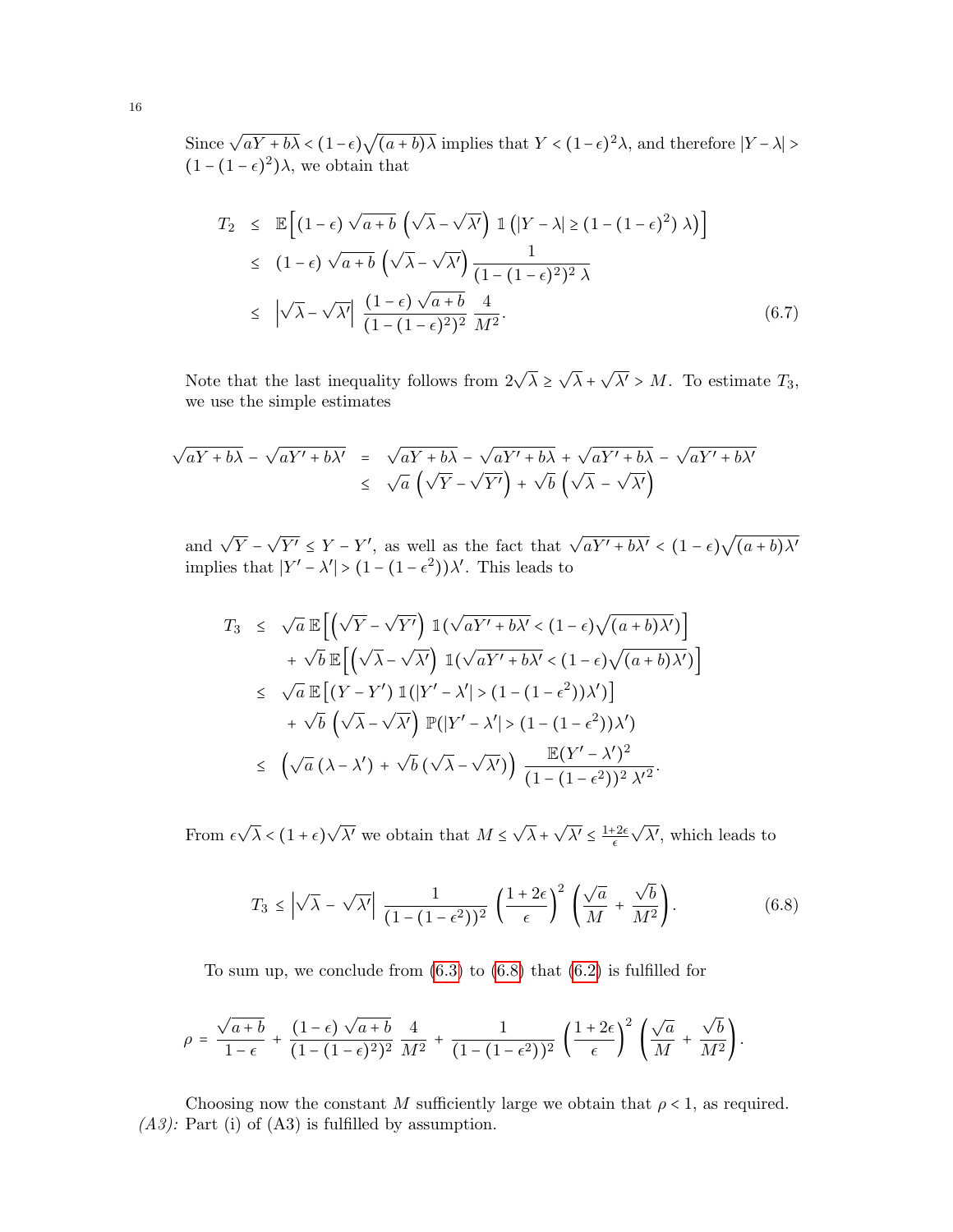Assume that the processes  $((\widetilde{Y}_t, \widetilde{\lambda}_t, \widetilde{Z}_t))_{t \in \mathbb{N}_0}$  and  $((\widetilde{Y}'_t', \widetilde{\lambda}'_t, \widetilde{Z}'_t))_{t \in \mathbb{N}_0}$  are independent copies of the original process  $((Y_t, \lambda_t, Z_t))_{t \in \mathbb{N}_0}$ . We have that

<span id="page-17-0"></span>
$$
\begin{aligned}\n\left| \sqrt{\tilde{\lambda}_{t+1}} - \sqrt{\tilde{\lambda}_{t+1}'} \right| \\
&= \left| \sqrt{a\tilde{Y}_t + b\tilde{\lambda}_t + \tilde{Z}_t} - \sqrt{a\tilde{Y}_t' + b\tilde{\lambda}_t' + \tilde{Z}_t} + \sqrt{a\tilde{Y}_t' + b\tilde{\lambda}_t' + \tilde{Z}_t} - \sqrt{a\tilde{Y}_t' + b\tilde{\lambda}_t' + \tilde{Z}_t'} \right| \\
&\leq \left| \sqrt{a\tilde{Y}_t + b\tilde{\lambda}_t} - \sqrt{a\tilde{Y}_t' + b\tilde{Y}_t'} \right| + \left| \sqrt{\tilde{Z}_t} - \sqrt{\tilde{Z}_t'} \right| \\
&\leq \left| \sqrt{a\tilde{Y}_t + b\tilde{\lambda}_t} - \sqrt{(a+b)\tilde{\lambda}_t} \right| \\
&+ \sqrt{a+b} \left| \sqrt{\tilde{\lambda}_t} - \sqrt{\tilde{\lambda}_t'} \right| \\
&+ \left| \sqrt{a\tilde{Y}_t' + b\tilde{\lambda}_t'} - \sqrt{(a+b)\tilde{\lambda}_t'} \right| \\
&+ \left| \sqrt{\tilde{Z}_t} - \sqrt{\tilde{Z}_t'} \right| \\
&=:\ R_{t,1} + \dots + R_{t,4},\n\end{aligned} \tag{6.9}
$$

say. We obtain that

$$
\widetilde{\mathbb{E}}\left(R_{t,1} \mid \widetilde{\lambda}_t, \widetilde{\lambda}'_t\right) = \widetilde{\mathbb{E}}\left(\frac{a\left|\widetilde{Y}_t - \widetilde{\lambda}_t\right|}{\sqrt{a\widetilde{Y}_t + b\widetilde{\lambda}_t} + \sqrt{(a+b)\widetilde{\lambda}_t}} \middle| \widetilde{\lambda}_t, \widetilde{\lambda}'_t\right)
$$
\n
$$
\leq \frac{a}{\sqrt{a+b}} \widetilde{\mathbb{E}}\left(|\widetilde{Y}_t - \widetilde{\lambda}_t|/\sqrt{\widetilde{\lambda}_t} \middle| \widetilde{\lambda}_t, \widetilde{\lambda}'_t\right)
$$
\n
$$
\leq \frac{a}{\sqrt{a+b}} \sqrt{\widetilde{\mathbb{E}}\left((\widetilde{Y}_t - \widetilde{\lambda}_t)^2/\widetilde{\lambda}_t \middle| \widetilde{\lambda}_t, \widetilde{\lambda}'_t\right)} = \frac{a}{\sqrt{a+b}} \tag{6.10}
$$

and, for the same reason,

$$
\widetilde{\mathbb{E}}\left(R_{t,3} \mid \widetilde{\lambda}_t, \widetilde{\lambda}'_t\right) \le \frac{a}{\sqrt{a+b}}.\tag{6.11}
$$

Finally, we have that

<span id="page-17-1"></span>
$$
\widetilde{\mathbb{E}}\left(\left|\sqrt{\widetilde{Z}_t} - \sqrt{\widetilde{Z}_t'}\right|\right|\widetilde{\lambda}_t, \widetilde{\lambda}_t'\right) = \widetilde{\mathbb{E}}\left|\sqrt{\widetilde{Z}_t} - \sqrt{\widetilde{Z}_t'}\right| \leq 2 \mathbb{E}\left|\sqrt{Z_t} - \mathbb{E}\sqrt{Z_t}\right|.
$$
 (6.12)

It follows from [\(6.9\)](#page-17-0) to [\(6.12\)](#page-17-1) that part (ii) of condition (A3) is fulfilled with  $L_3 = \sqrt{\frac{1}{\sqrt{1-\frac{1}{n}}}}$ follows from (0.3) to (0.12) that  $\overline{a+b}$  and  $M_0 = 2 \sup{\{\mathbb{E}|\sqrt{Z_t} - \mathbb{E}\sqrt{Z_t}\}}$  $\overline{Z_t}$ |:  $t \in \mathbb{N}_0$ } +  $2a/\sqrt{a+b}$ .

$$
\Box
$$

# Proof of Proposition [3.1.](#page-8-1)

(i) First of all, note that the process  $(V_t)_{t \in \mathbb{N}_0}$  with  $V_t = (\log(\lambda_t), \log(Y_t + 1), Z_t)$  forms a time-homogeneous Markov chain. Let  $S = \mathbb{R} \times \log(\mathbb{N}) \times \mathbb{R}$  be the state space of this process.

In order to derive a contraction property, we choose the metric

$$
\Delta((x,y,z),(x',y',z')) = \kappa_1|x-x'| + \kappa_2|y-y'| + |z-z'|,
$$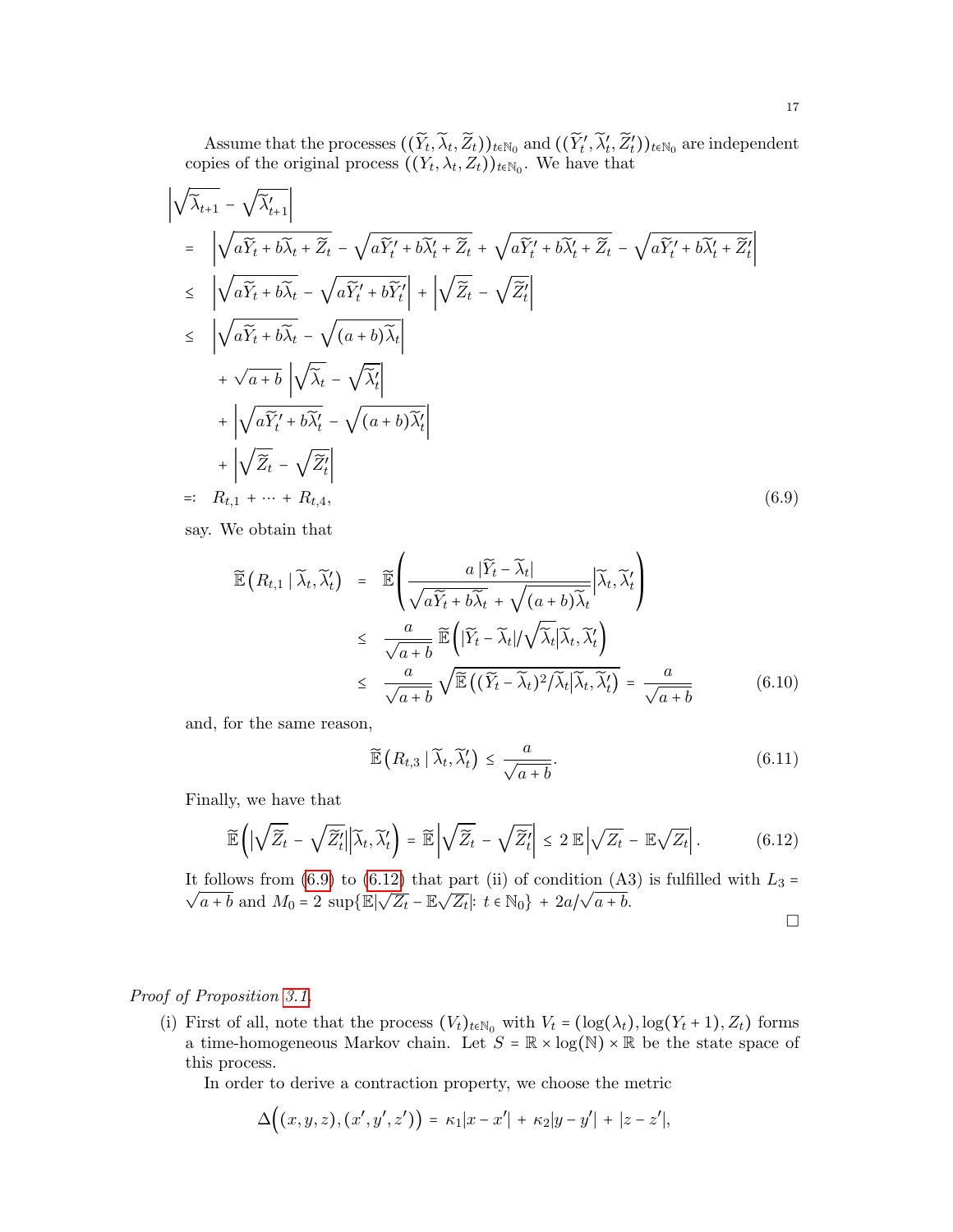where  $\kappa_1$  and  $\kappa_2$  are strictly positive constants such that  $|a| \leq \kappa_1$ ,  $|b| \leq \kappa_2$ , and  $\kappa = \kappa_1 + \kappa_2 < 1$ . We show that we can couple two versions of the process  $(V_t)_{t \in \mathbb{N}_0}$ ,  $(\widetilde{V}_t)_{t \in \mathbb{N}_0}$  and  $(\widetilde{V}_t')_{t \in \mathbb{N}_0}$ , such that

$$
\widetilde{\mathbb{E}}\left(\Delta\big(\widetilde{V}_{t+1},\widetilde{V}'_{t+1}\big)\big|\widetilde{V}_t,\widetilde{V}'_t\right) \leq \kappa \Delta\big(\widetilde{V}_t,\widetilde{V}'_t\big). \tag{6.13}
$$

We couple the corresponding covariate processes such that they coincide, i.e.  $\widetilde{Z}_t$  =  $\widetilde{Z}'_t$   $\forall t \in \mathbb{N}_0$ . Let  $v = (x, y, z), v' = (x', y', z') \in S$  be arbitrary. We assume that  $\widetilde{V}_t = v$  and  $\widetilde{V}'_t = v'$  and construct  $\widetilde{V}_{t+1} = (\log(\widetilde{\lambda}_{t+1}), \log(\widetilde{Y}_{t+1} + 1), \widetilde{Z}_{t+1})$  and  $\widetilde{V}'_{t+1} =$  $(\log(\widetilde{\lambda}'_{t+1}), \log(\widetilde{Y}'_{t+1}+1), \widetilde{Z}'_{t+1})$  as follows. According to the model equation [\(3.4\)](#page-8-2) we set

$$
\log(\widetilde{\lambda}_{t+1}) = d + ay + bx + \widetilde{Z}_t
$$

and

$$
\log(\widetilde{\lambda}'_{t+1}) = d + ay' + bx' + \widetilde{Z}'_t.
$$

Conditioned on  $\widetilde{V}_t$  and  $\widetilde{V}'_t$ , the random variables  $\widetilde{Y}_{t+1}$  and  $\widetilde{Y}'_{t+1}$  have to follow Poisson distributions with intensities  $\widetilde{\lambda}_{t+1}$  and  $\widetilde{\lambda}'_{t+1}$ , respectively. At this point we employ a coupling such that  $\widetilde{Y}_{t+1} - \widetilde{Y}_{t+1}$  has with probability 1 the same sign as  $\widetilde{\lambda}_{t+1} - \widetilde{\lambda}_{t+1}$ . This implies in particular that

<span id="page-18-0"></span>
$$
\widetilde{\mathbb{E}}\Big(\Big|\log(\widetilde{Y}_{t+1}+1)-\log(\widetilde{Y}'_{t+1}+1)\Big|\Big|\widetilde{V}_t,\widetilde{V}'_t\Big)\n= \Big|\widetilde{\mathbb{E}}\Big(\log(\widetilde{Y}_{t+1}+1)-\log(\widetilde{Y}'_{t+1}+1)\Big|\widetilde{V}_t,\widetilde{V}'_t\Big)\Big|\n= \Big|\mathbb{E}\Big(\log(Y_{t+1}+1)|\lambda_{t+1}-\widetilde{\lambda}_{t+1}\Big)-\mathbb{E}\Big(\log(Y_{t+1}+1)|\lambda_{t+1}-\widetilde{\lambda}'_{t+1}\Big)\Big|.\n\tag{6.14}
$$

To estimate the term on the right-hand side of [\(6.14\)](#page-18-0), we show that, for  $Y^{(\lambda)}$  ∼  $Pois(\lambda)$ ,

<span id="page-18-1"></span>
$$
\frac{d}{d\lambda} \left\{ \mathbb{E} \log(Y^{(\lambda)} + 1) \right\} \le \frac{1}{\lambda} \qquad \forall \lambda > 0. \tag{6.15}
$$

To see this, suppose that  $Y^{(\lambda)} \sim \text{Pois}(\lambda)$  and  $Y^{(\epsilon)} \sim \text{Pois}(\epsilon)$  are independent. Then

$$
\mathbb{E}\left[\log(Y^{(\lambda)} + Y^{(\epsilon)} + 1) - \log(Y^{(\lambda)} + 1)\right]
$$
\n
$$
= e^{-\epsilon} \epsilon \sum_{k=0}^{\infty} \left[\log(k+2) - \log(k+1)\right] e^{-\lambda} \frac{\lambda^k}{k!}
$$
\n
$$
+ e^{-\epsilon} \sum_{l=2}^{\infty} \frac{\epsilon^l}{l!} \sum_{k=0}^{\infty} \left[\log(k+l+1) - \log(k+1)\right] e^{-\lambda} \frac{\lambda^k}{k!}
$$
\n
$$
=: T_{\epsilon,1} + T_{\epsilon,2},
$$

say. Since  $\log(k+l+1) - \log(k+1) = \int_{k+1}^{k+l+1}$  $\frac{k+l+1}{k+1}$   $\frac{1}{u}$  $\frac{1}{u} du \leq \frac{l}{k+1}$  $\frac{l}{k+1}$  we obtain that

$$
0 \leq T_{\epsilon,1} = e^{-\epsilon} \epsilon \sum_{k=0}^{\infty} \frac{1}{k+1} e^{-\lambda} \frac{\lambda^k}{k!} \leq \epsilon \frac{1}{\lambda} \sum_{k=0}^{\infty} e^{-\lambda} \frac{\lambda^{k+1}}{(k+1)!} = \frac{\epsilon}{\lambda} \mathbb{P}(Y_{\lambda} \neq 0)
$$

as well as

$$
0 \leq T_{\epsilon,2} \leq \frac{1}{\lambda} \sum_{l=2}^{\infty} \frac{\epsilon^{\lambda}}{l!} \sum_{k=0}^{\infty} e^{-\lambda} \frac{\lambda^{k+1}}{(k+1)!} \leq \frac{1}{\lambda} \sum_{l=2}^{\infty} \epsilon^l = \frac{1}{\lambda} \frac{\epsilon^2}{1-\epsilon}.
$$

Therefore,

$$
\frac{d}{d\lambda}\mathbb{E}[\log(Y^{(\lambda)}+1)] = \lim_{\epsilon \to 0} \frac{T_{\epsilon,1}}{\epsilon} = \frac{\mathbb{P}(Y^{(\lambda)} \neq 0)}{\lambda} \le \frac{1}{\lambda},
$$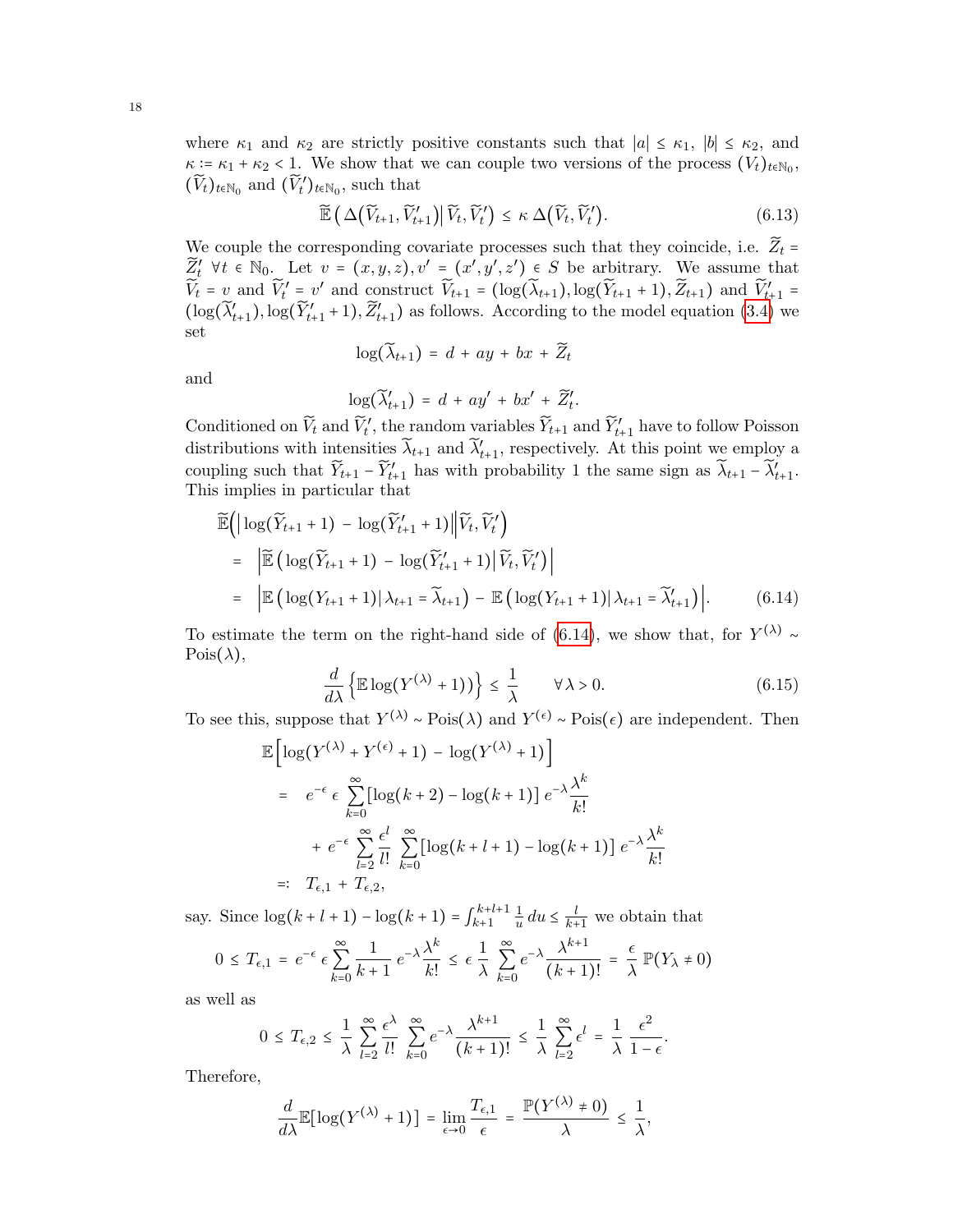that is, [\(6.15\)](#page-18-1) holds true. Hence, we obtain from [\(6.14\)](#page-18-0) that

<span id="page-19-2"></span>
$$
\widetilde{\mathbb{E}}\Big(\Big|\log(\widetilde{Y}_{t+1}+1)-\log(\widetilde{Y}_{t+1}'+1)\Big|\Big|\widetilde{Y}_t,\widetilde{Y}_t'\Big)\leq \Big|\log(\widetilde{\lambda}_{t+1})-\log(\widetilde{\lambda}_{t+1}')\Big|.\tag{6.16}
$$

Recall that we have, by construction,  $\widetilde{Z}_{t+1} = \widetilde{Z}'_{t+1}$ . Using this and the above calculations we obtain

<span id="page-19-0"></span>
$$
\widetilde{\mathbb{E}}\Big(\Delta\big(\widetilde{V}_{t+1}, \widetilde{V}'_{t+1}\big)\Big|\widetilde{V}_t, \widetilde{V}'_t\Big) \n\leq \kappa_1|\log(\widetilde{\lambda}_{t+1}) - \log(\widetilde{\lambda}'_{t+1})| + \kappa_2 \widetilde{\mathbb{E}}\Big(|\log(\widetilde{Y}_{t+1} + 1) - \log(\widetilde{Y}'_{t+1} + 1)\Big|\widetilde{V}_t, \widetilde{V}'_t\Big) \n\leq \kappa|\log(\widetilde{\lambda}_{t+1}) - \log(\widetilde{\lambda}'_{t+1})| \n\leq \kappa\Big(|a||\log(\widetilde{\lambda}_{t}) - \log(\widetilde{\lambda}'_{t})| + |b||\log(\widetilde{Y}_t + 1) - \log(\widetilde{Y}'_{t} + 1)|\Big) \n\leq \kappa\Delta(\widetilde{V}_t, \widetilde{V}'_t).
$$
\n(6.17)

It remains to translate this contraction property for random variables into a contraction property for the corresponding distributions. For the metric  $\Delta$  on S, we define

$$
\mathcal{P}(S) = \big\{Q: \quad Q \text{ is a probability distribution on } S \text{ with } \int \Delta(z_0, z) \, dQ(z) < \infty \big\},
$$

where  $z_0 \in S$  is arbitrary. For two probability measures  $Q, Q' \in \mathcal{P}(S)$ , we define the Kantorovich distance based on the metric  $\Delta$  (also known as Wasserstein  $L^1$ distance) by

$$
\mathcal{K}(Q,Q')\coloneqq\inf_{V\sim Q,V'\sim Q'}\widetilde{\mathbb{E}}\Delta(V,V'),
$$

where the infimum is taken over all random variables  $V$  and  $V'$  defined on a common probability space  $(\widetilde{\Omega}, \widetilde{\mathcal{F}}, \widetilde{P})$  with respective laws Q and Q'. We denote the Markov kernel of the processes  $(V_t)_{t \in \mathbb{N}_0}$  by  $\pi^V$ . Now we obtain immediately from [\(6.17\)](#page-19-0) that

<span id="page-19-1"></span>
$$
\mathcal{K}(Q\pi^V, Q'\pi^V) \le \kappa \mathcal{K}(Q, Q'). \tag{6.18}
$$

The space  $\mathcal{P}(S)$  equipped with the Kantorovich metric K is complete. Since by [\(6.18\)](#page-19-1) the mapping  $\pi^V$  is contractive it follows by the Banach fixed point theorem that the Markov kernel  $\pi^V$  admits a unique fixed point  $Q^V$ , i.e.  $Q^V \pi^V = Q^V$ . In other words,  $Q^V$  is the unique stationary distribution of the process  $(V_t)_{t \in \mathbb{N}_0}$ . Therefore, the process  $((Y_t, \lambda_t, Z_t))_{t \in \mathbb{N}_0}$  has a unique stationary distribution as well.

(ii) In this case, we do not use Theorem [2.1](#page-5-1) to prove absolute regularity, but Proposition [2.1.](#page-3-1) To this end, we make use of a contraction property on the logarithmic scale and change over to the square root scale afterwards. As above, we construct on a suitable probability space  $(\tilde{\Omega}, \tilde{\mathcal{F}}, \tilde{\mathbb{P}})$  two versions of the three-dimensional process,  $((\widetilde{Y}_t, \widetilde{\lambda}_t, \widetilde{Z}_t))_{t \in \mathbb{N}_0}$  and  $((\widetilde{Y}'_t, \widetilde{\lambda}'_t, \widetilde{Z}'_t))_{t \in \mathbb{N}_0}$  where these two processes evolve independently up to time k. Then  $\widetilde{\lambda}_{k+1}$  and  $\widetilde{\lambda}'_{k+1}$  are independent, as required. For  $t = k + 1, \ldots, k + n - 1$ , we couple these processes such that  $\widetilde{Z}_t = \widetilde{Z}'_t$  as well as  $\widetilde{Y}_t \geq \widetilde{Y}'_t$ if  $\widetilde{\lambda}_t \geq \widetilde{\lambda}'_t$  and vice versa  $\widetilde{Y}_t \leq \widetilde{Y}'_t$  if  $\widetilde{\lambda}_t \leq \widetilde{\lambda}'_t$ .

We obtain from [\(6.16\)](#page-19-2) that

$$
\widetilde{\mathbb{E}}\Big(\big|\log(\widetilde{\lambda}_{t+1}) - \log(\widetilde{\lambda}_{t+1}')\big|\big|\widetilde{\lambda}_{t}, \widetilde{\lambda}_{t}'\Big) \leq a \big|\log(\widetilde{\lambda}_{t}) - \log(\widetilde{\lambda}_{t}')\big| + b \widetilde{\mathbb{E}}\Big(\big|\log(\widetilde{Y}_{t} + 1) - \log(\widetilde{Y}_{t+1}' + 1)\big|\big|\widetilde{\lambda}_{t}, \widetilde{\lambda}_{t}'\Big) \leq (a+b) \big|\log(\widetilde{\lambda}_{t}) - \log(\widetilde{\lambda}_{t}')\big|
$$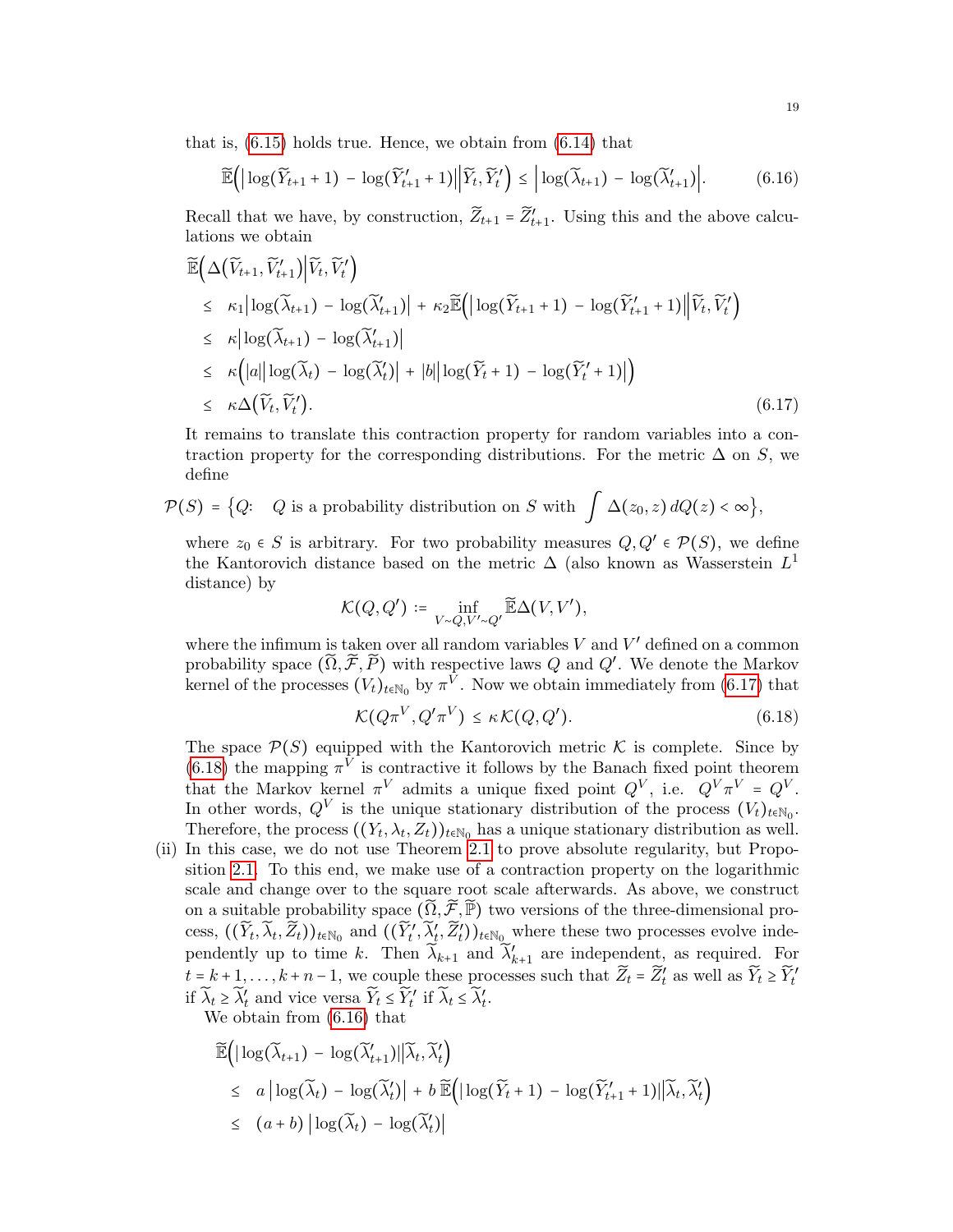holds for all  $t \in \{k+1,\ldots\}$ . Using this inequality  $(n-1)$ -times we obtain that

$$
\mathbb{E}\left(\left|\log(\widetilde{\lambda}_{k+n})-\log(\widetilde{\lambda}_{k+n}')\right|\left|\widetilde{\lambda}_{k+1},\widetilde{\lambda}_{k+1}'\right|\right)\leq (|a|+|b|)^{n-1}\left|\log(\widetilde{\lambda}_{k+1})-\log(\widetilde{\lambda}_{k+1}')\right|.\tag{6.19}
$$

For  $t = k + n, k + n + 1, \ldots$ , we use a maximal coupling of the count variables, that is,

$$
\widetilde{\mathbb{P}}\left(\widetilde{Y}_t \neq \widetilde{Y}'_t \middle| \widetilde{\lambda}_t, \widetilde{\lambda}'_t\right) = d_{TV}\left(\mathrm{Pois}(\widetilde{\lambda}_t), \mathrm{Pois}(\widetilde{\lambda}'_t)\right).
$$

This implies by Proposition [2.1](#page-3-1) that

$$
\beta^{X}(k,n) = \widetilde{\mathbb{P}}\Big(\widetilde{Y}_{k+n} \neq \widetilde{Y}_{k+n}' | \widetilde{\lambda}_{k+1}, \widetilde{\lambda}'_{k+1}\Big) \n+ \sum_{r=1}^{\infty} \widetilde{\mathbb{P}}\Big(\widetilde{Y}_{k+n+r} \neq \widetilde{Y}_{k+n+r}^{\prime}, \widetilde{Y}_{k+n+r-1} = \widetilde{Y}_{k+n+r-1}^{\prime}, \dots, \widetilde{Y}_{k+n} = \widetilde{Y}_{k+n}' | \widetilde{\lambda}_{k+1}, \widetilde{\lambda}'_{k+1}\Big) \n= \sum_{r=0}^{\infty} \widetilde{\mathbb{E}}\Big(d_{TV}\Big(\text{Pois}(\widetilde{\lambda}_{k+n+r}), \text{Pois}(\widetilde{\lambda}'_{k+n+r})\Big) \Big|\widetilde{\lambda}_{k+1}, \widetilde{\lambda}'_{k+1}\Big).
$$
\n(6.20)

Finally, it remains to make the transition from our estimates of  $|\log(\tilde{\lambda}_t) - \log(\tilde{\lambda}'_t)|$ t to the above total variation distances. Since  $x \mapsto e^{x/2}$  is a convex function we have, for  $0 \le x \le y$ ,  $|e^{x/2} - e^{y/2}| = \int_{x/2}^{y/2}$  $\int_{x/2}^{y/2} e^{u/2}/2 du \leq \frac{e^{x/2} + e^{y/2}}{8}$  $\frac{+e^{y/2}}{8}|x-y|$ , which implies that

$$
\left| \sqrt{\tilde{\lambda}_{k+n+r}} - \sqrt{\tilde{\lambda}_{k+n+r}'} \right| \leq \frac{\sqrt{\tilde{\lambda}_{k+n+r}} + \sqrt{\tilde{\lambda}_{k+n+r}'} }{8} \left| \log(\tilde{\lambda}_{k+n+r}) - \log(\tilde{\lambda}_{k+n+r}') \right|.
$$
 (6.21)

Using this and the estimate  $d_{TV}(\text{Pois}(\lambda), \text{Pois}(\lambda')) \leq$ 2/e∣  $\lambda$  –  $\lambda'$  we obtain  $\widetilde{\mathbb{P}}$  ( $\widetilde{V}$ 

<span id="page-20-0"></span>
$$
\begin{split}\n\left(\widetilde{Y}_{k+n} \neq \widetilde{Y}'_{k+n}\right) &= \widetilde{\mathbb{E}}\left[d_{TV}\left(\text{Pois}(\widetilde{\lambda}_{k+n}), \text{Pois}(\widetilde{\lambda}'_{k+n})\right)\right] \\
&\leq \sqrt{\frac{2}{e}} \widetilde{\mathbb{E}}\left[\left|\sqrt{\widetilde{\lambda}_{k+n}} - \sqrt{\widetilde{\lambda}'_{k+n}}\right|\right] \\
&\leq \sqrt{\frac{2}{e}} \sqrt{\widetilde{\mathbb{E}}\left(\left(\sqrt{\widetilde{\lambda}_{k+n}} + \sqrt{\widetilde{\lambda}'_{k+n}}\right)/8\right)^2} \sqrt{\widetilde{\mathbb{E}}\left(\log(\widetilde{\lambda}_{k+n}) - \log(\widetilde{\lambda}'_{k+n})\right)^2} \\
&\leq \sqrt{\frac{1}{2e}} \sqrt{\mathbb{E}[\lambda_{k+n}^2]}\left(|a|+|b|\right)^{n-1} \sqrt{\widetilde{\mathbb{E}}\left(\log(\widetilde{\lambda}_{k+1}) - \log(\widetilde{\lambda}'_{k+1})\right)^2}\n\end{split} \tag{6.22}
$$

and, analogously,

<span id="page-20-1"></span>
$$
\widetilde{\mathbb{P}}\left(\widetilde{Y}_{k+n+r} \neq \widetilde{Y}_{k+n+r}^{\prime}, \widetilde{Y}_{k+n+r-1} = \widetilde{Y}_{k+n+r-1}^{\prime}, \dots, \widetilde{Y}_{k+n} = \widetilde{Y}_{k+n}^{\prime} \Big| \widetilde{\lambda}_{k+1}, \widetilde{\lambda}_{k+1}^{\prime} \right)
$$
\n
$$
\leq \sqrt{\frac{1}{2e}} \sqrt{\mathbb{E}[\lambda_{k+n}^{2}] \left( |a| + |b| \right)^{n-1} |a|^{l} \sqrt{\mathbb{E} \left( \log(\widetilde{\lambda}_{k+1}) - \log(\widetilde{\lambda}_{k+1}^{\prime}) \right)^{2}}}. \tag{6.23}
$$

It remains to show that  $\mathbb{E}[\lambda_{k+n}^2]$  is bounded. If  $Y \sim \text{Pois}(\lambda)$ , then  $E[(Y+1)^2] =$  $\lambda^2 + 3\lambda + 1$ . This implies

$$
\mathbb{E}\left(\lambda_{t+1}^2\middle|\lambda_t\right) = e^{2d} \mathbb{E}\left[e^{2Z_0}\right] \lambda_t^{2a} \left[\left(\lambda_t+2\right)\left(\lambda_t+1\right)\right]^b \leq C_1\left(\lambda_t^{2(a+b)}+1\right),
$$

for some  $C_1 < \infty$ . Therefore we obtain that

$$
\mathbb{E}(\lambda_{t+1}^2|\lambda_t) \leq C_0\lambda_t^2 + C_2,
$$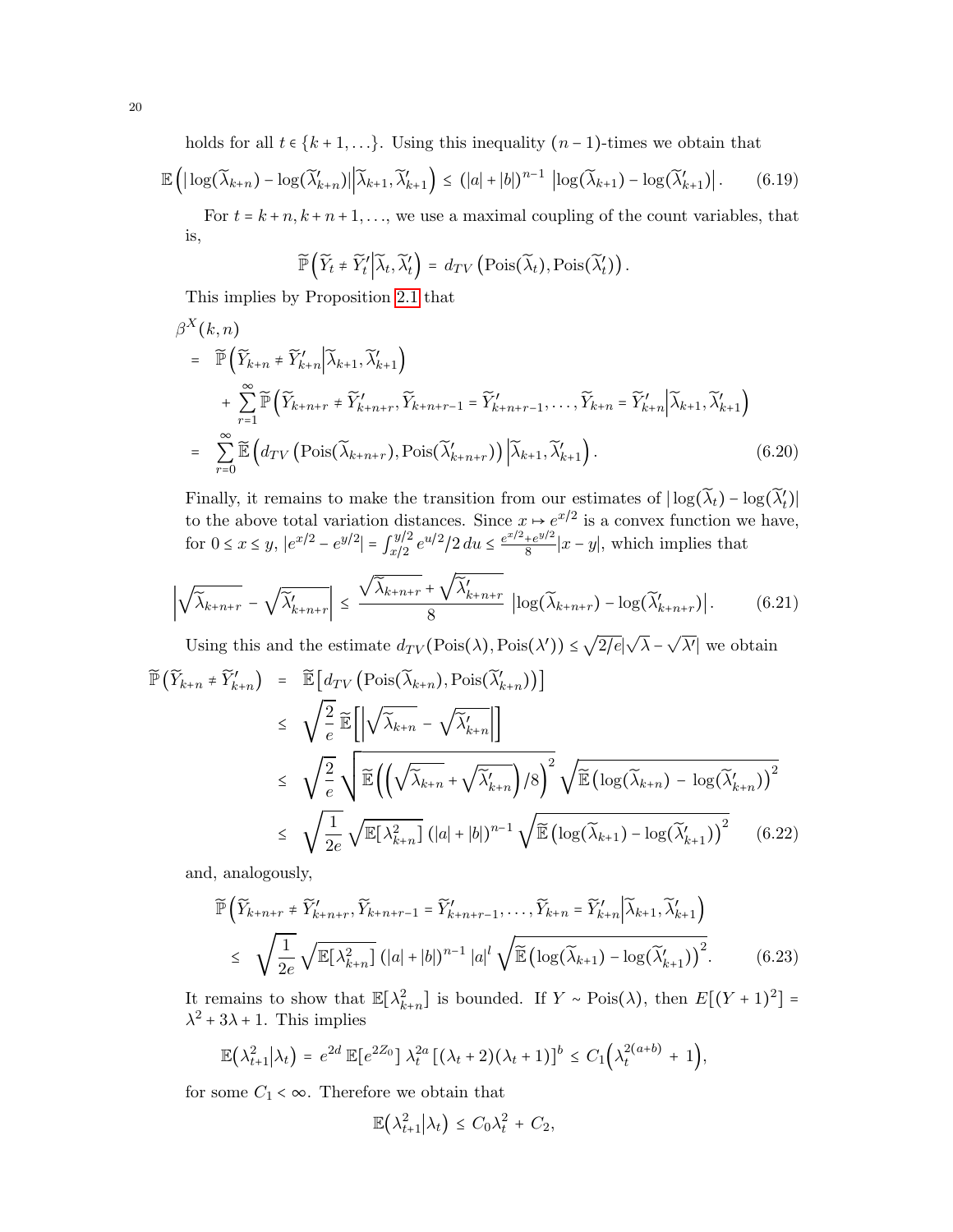$$
\sup \{ \beta^X(k,n) : k \in \mathbb{N}_0 \} = O\left( (|a|+|b|)^{n-1} \sum_{r=0}^{\infty} |a|^r \right) = O\left( (|a|+|b|)^n \right).
$$

*Proof of Proposition [5.1.](#page-11-1)* First, note that the contraction condition  $a \in (0,1)$  assures existence of a strictly stationary version of the process with  $\beta$ -mixing coefficients tending to zero at a geometric rate (see Corollary [3.1](#page-6-1) and Theorem 2.1 in [Neumann \(2011\)](#page-24-2)). (Alternatively, since we are in the stationary case, Theorem 3.1 in Neumann (2011) containing both results.) Moreover, all moments of  $Y_t$  are finite, see e.g. [Weiß \(2018,](#page-24-17) Example 4.1.6). Asymptotic normality of  $\widehat{\theta}_1$  can be deduced from Application 1 in [Rio \(1995\)](#page-24-18) setting  $a_{i,n} = w_i$ and  $\xi_i = Y_i - EY_i$  if  $\sigma^2 = \lim_{n \to \infty} \text{var}(\widehat{\theta}_1) > 0$ . To this end, note that from  $\sum_{t=1}^n w_t = 0$  and stationarity, we get

$$
\widehat{\theta}_1 = \sum_{t=1}^n w_t (Y_t - EY_t).
$$

Additionally, straight-forward calculations yield

$$
s_n \coloneqq \frac{1}{n^3} \sum_{t=1}^n \left( t - \frac{n+1}{2} \right)^2 = \frac{1}{12} + o(1).
$$

From [Weiß \(2018,](#page-24-17) Example 4.1.6) we know that

$$
cov(Y_0, Y_h) = a^h \frac{b_0}{(1-a)^2(1+a)}
$$

which gives

$$
\sigma^{2} \cdot \frac{(1-a)^{2}(1+a)}{b_{0}}
$$
\n
$$
= 1 + \lim_{n \to \infty} \frac{2}{s_{n} n^{3}} \sum_{t=2}^{n} \left( t - \frac{n+1}{2} \right) a^{t} \sum_{s=1}^{t-1} \left( s - \frac{n+1}{2} \right) a^{-s}
$$
\n
$$
= 1 + \lim_{n \to \infty} \frac{2}{s_{n} n^{3}} \sum_{t=2}^{n} \left( t - \frac{n+1}{2} \right) a^{t} \left[ \frac{(t-1)a^{-(t+1)} - ta^{-t} + a^{-1}}{(a^{-1} - 1)^{2}} - \frac{n+1}{2} \frac{a^{-t} - a^{-1}}{a^{-1} - 1} \right]
$$
\n
$$
= 1 + \lim_{n \to \infty} \frac{2a}{s_{n} n^{3} (1-a)} \sum_{t=2}^{n} \left( t - \frac{n+1}{2} \right)^{2}
$$
\n
$$
= 1 + \frac{2a}{1-a}
$$

and finally yields the desired result.  $\Box$ 

Proof of Proposition [5.2.](#page-11-0) We split up

<span id="page-21-0"></span>
$$
\widehat{\theta}_1 = \sum_{t=1}^n w_t (Y_t - EY_t) + \sum_{t=1}^n w_t EY_t.
$$
\n(6.24)

First, note that the second sum tends to infinity. To see this, rewrite

$$
EY_t = aEY_{t-1} + b_0 + b_1t = \dots = a^t EY_0 + \sum_{k=0}^{t-1} a^k (b_0 + b_1(t - k)).
$$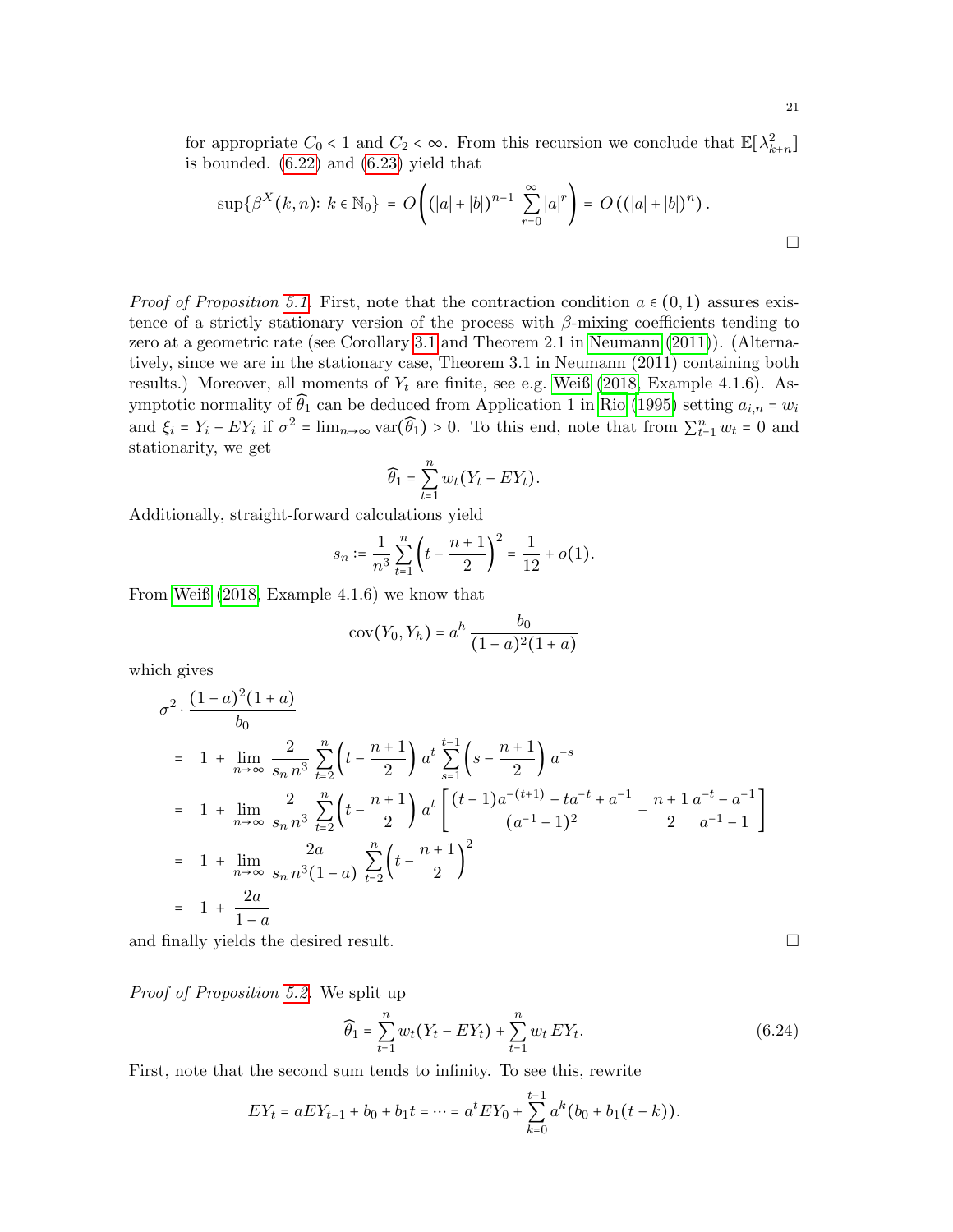As  $\sqrt{\sum_{s=1}^{n} (s - \frac{n+1}{2})}$  $\frac{1}{2}$ )<sup>2</sup> ≥  $C_1 n^{3/2}$ , we obtain sup  $|w_t| \le C_2 n^{-1/2}$  which implies

$$
\sum_{t=1}^{n} w_t EY_t = o(n) + b_1 \sum_{t=1}^{n} w_t \sum_{k=0}^{t-1} a^k t
$$
  
=  $o(n) + b_1 \sum_{t=1}^{n} w_t t \frac{a^t - 1}{a - 1}$   
=  $o(n) + \frac{b}{1 - a} \sum_{t=1}^{n} t w_t$   
=  $C_3 n^{3/2} + o(n^{3/2}),$ 

for some positive, finite constants  $C_1$ ,  $C_2$ ,  $C_3$ . It remains to show that the first sum in  $(6.24)$  is  $o_P(n^{3/2})$ . To this end, we consider

$$
E\left[\sum_{t=1}^{n} w_t (Y_t - EY_t)\right]^2 \leq \frac{1}{n} \sum_{h=-(n-1)}^{n-1} \sqrt{\beta^X(h)} \sum_{s=\max\{1,1-h\}}^{\min\{n,n-h\}} \sqrt[4]{E(Y_{s+h} - EY_{s+h})^4 E(Y_s - EY_s)^4}
$$

applying the covariance inequality for  $\alpha$ -mixing processes in [Doukhan \(1994\)](#page-23-5), Theorem 3 (1), or Theorem 1.1 in [Rio \(2017\)](#page-24-5), the fact that the  $\alpha$ -mixing coefficients can be bounded from above by the corresponding  $\beta$ -mixing coefficients and Corollary [3.2.](#page-7-0) Recall that the 2<sup>nd</sup> and the 3<sup>rd</sup> central moment of a Pois( $\lambda$ ) distributed random variable is just  $\lambda$  while the fourth central moment is  $\lambda^2 + 3\lambda$ . Using the binomial theorem and  $E\lambda_s^2 = O(s^2)$ , we can further bound

$$
E(Y_s - EY_s)^4
$$
  
\n=  $E[\lambda_s^2 + 3\lambda_s] + 4E[\lambda_s(\lambda_s - EY_s)] + 6E[\lambda_s(\lambda_s - EY_s)^2] + E(\lambda_s - EY_s)^4$   
\n=  $E[\lambda_s^2 + 3\lambda_s] + 4aE[\lambda_s(Y_{s-1} - EY_{s-1})] + 6a^2E[\lambda_s(Y_{s-1} - EY_{s-1})^2] + a^4E(Y_{s-1} - EY_{s-1})^4$   
\n=  $E[\lambda_s^2 + 3\lambda_s] + 4a^2E(Y_{s-1} - EY_{s-1})^2 + 6a^2E[\lambda_s(Y_{s-1} - EY_{s-1})^2] + a^4E(Y_{s-1} - EY_{s-1})^4$   
\n=  $E[\lambda_s^2 + 3\lambda_s] + a^2[4 + 6E\lambda_s]E(Y_{s-1} - EY_{s-1})^2 + 6a^3E(Y_{s-1} - EY_{s-1})^3 + a^4E(Y_{s-1} - EY_{s-1})^4$   
\n $\leq \tilde{C}s^2 + a^2 \tilde{C}s E(Y_{s-1} - EY_{s-1})^2 + 6a^3E(Y_{s-1} - EY_{s-1})^3 + a^4E(Y_{s-1} - EY_{s-1})^4$   
\n $\leq \tilde{C}s^2 + 6a^3E(Y_{s-1} - EY_{s-1})^3 + a^4E(Y_{s-1} - EY_{s-1})^4$   
\n $\leq \tilde{C}s^2 + 6a^3[C's^2 + aE(Y_{s-2} - EY_{s-2})^3] + a^4E(Y_{s-1} - EY_{s-1})^4$   
\n $\leq C''s^2 + a^4E(Y_{s-1} - EY_{s-1})^4.$ 

Iterating these calculations yields that  $E(Y_s - EY_s)^4 = O(s^2)$  which concludes the proof. □

*Proof of Lemma [5.1.](#page-11-2)* Rewrite  $Y_t = aY_{t-1} + b_0 + \eta_t$  with  $\eta_t = Y_t - \lambda_t$ ,  $t = 1, \ldots, n$ , Using the corresponding matrix notation and the definition of X, we have to show that  $(X^T X)^{-1} X^T \eta =$  $o_P(1)$ , where  $\eta = (\eta_1, \ldots, \eta_n)^T$ . We proceed in two steps. First, we show that  $NX^T \eta = o_P(1)$ with  $N = diag(n^{-1}, n^{-1}, n^{-2})$ . Second, we show that  $(NX^TX)^{-1} = O_P(1)$ . For the first part, straight forward calculations show that

$$
NX^T\eta = \frac{1}{n} \sum_{t=1}^n \begin{pmatrix} Y_{t-1}(Y_t - \lambda_t) \\ Y_t - \lambda_t \\ (Y_t - \lambda_t)t/n \end{pmatrix} = o_P(1).
$$

For the second part, we rewrite  $(NX^TX)^{-1} = M (NX^TXM)^{-1}$  with  $M = diag(1, 1, n^{-1})$ and show that  $NX^T XM$  converges stochastically to an invertible matrix. To this end, note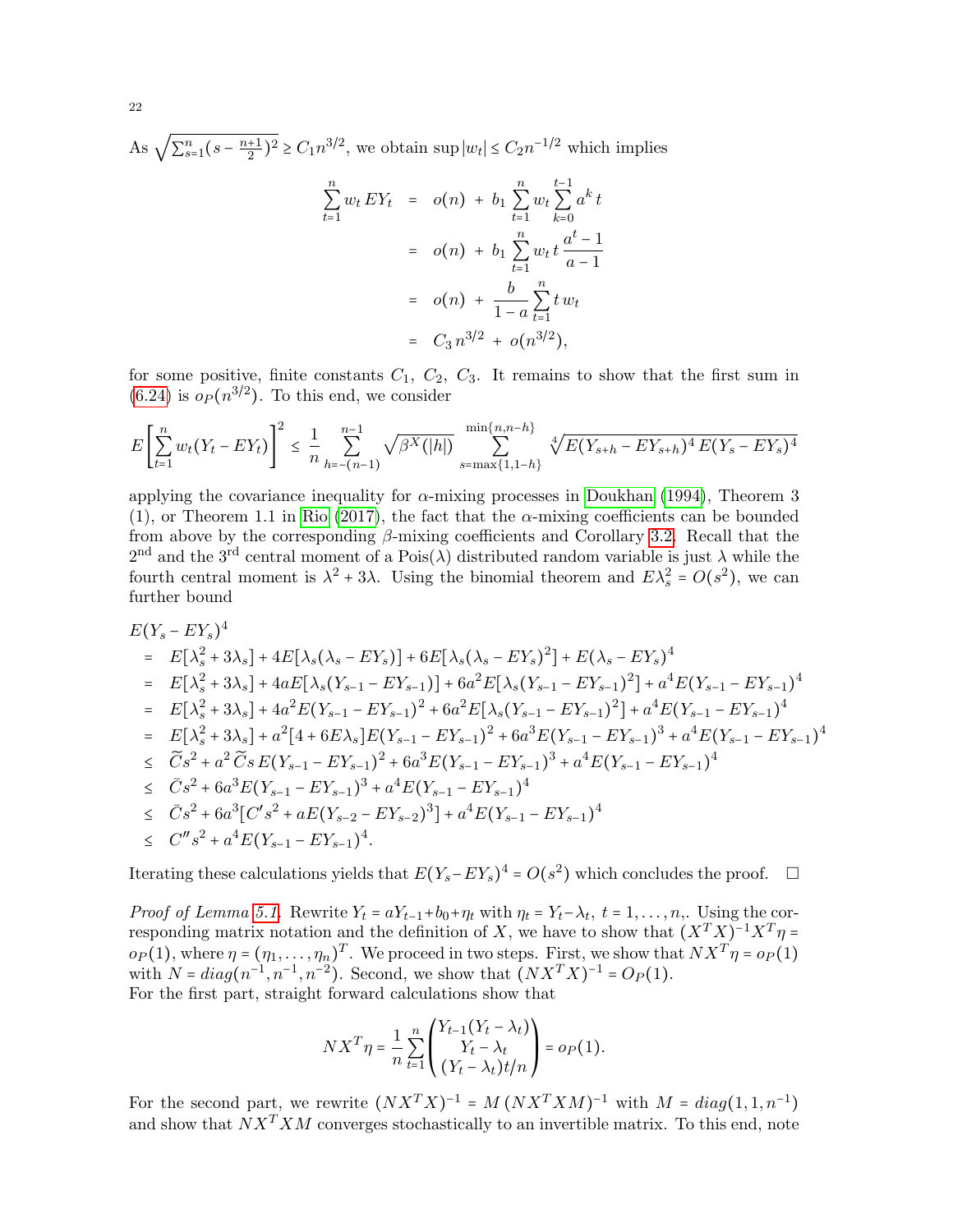that

$$
NX^TXM = \frac{1}{n} \begin{pmatrix} \sum_{t=0}^{n-1} Y_t^2 & \sum_{t=0}^{n-1} Y_t & n^{-1} \sum_{t=0}^{n-1} t Y_t \\ \sum_{t=0}^{n-1} Y_t & n & (n+1)/2 \\ n^{-1} \sum_{t=0}^{n-1} t Y_t & (n+1)/2 & (n+1)(2n+1)/(6n) \end{pmatrix}
$$
  
= 
$$
\begin{pmatrix} EY_0^2 & EY_0 & EY_0/2 \\ EY_0 & 1 & 1/2 \\ EY_0/2 & 1/2 & 1/3 \end{pmatrix} + op(1).
$$

due to the exponentially decaying autocovariance function of  $(Y_t)_t$ . Finally, straight forward calculations show that the determinant of the remaining matrix is positive which concludes the proof.  $\Box$ 

Acknowledgment. This work was funded by CY Initiative of Excellence (grant "Investissements d'Avenir" ANR-16-IDEX-0008) Project "EcoDep" PSI-AAP2020-0000000013 (first and third authors) and within the MME-DII center of excellence (ANR-11-LABEX-0023-01), and the Friedrich Schiller University in Jena (for the first author). We thank two anonymous referees for their valuable comments that led to a significant improvement of the paper.

### **REFERENCES**

- <span id="page-23-7"></span>Agosto, A., Cavaliere, G., Kristensen, D., and Rahbek, A. (2016). Modeling corporate defaults: Poisson autoregressions with exogenous covariates (PARX). Journal of Empirical Finance 38, 640–663.
- <span id="page-23-4"></span>BERBEE, H. C. P. (1979) Random walks with stationary increments and renewal theory. Math. Cent. Tracts, Amsterdam.
- <span id="page-23-1"></span>Bollerslev, T. (1986). Generalized autoregressive conditional heteroskedasticity. Journal of Econometrics 31, 307–327.
- <span id="page-23-11"></span>BRADLEY, R. C. (2007). Introduction to Strong Mixing Conditions, Volume I. Kendrick Press.
- <span id="page-23-6"></span>DALEY, D. J. AND VERE-JONES, D. (1988). An Introduction to the Theory of Point Processes. Springer, New York.
- <span id="page-23-2"></span>DAVIS, R. A., HOLAN, S. H., LUND, R., AND RAVISHANKER, N. (EDS.) (2016). Handbook of Discrete-Valued Time Series. Handbooks of Modern Statistical Methods. London: Chapman & Hall/CRC.
- <span id="page-23-5"></span>DOUKHAN, P. (1994). *Mixing: Properties and Examples*. Lecture Notes in Statistics 84. Springer-Verlag, Berlin, Heidelberg.
- <span id="page-23-10"></span>DOUKHAN, P. (2018). Stochastic Models for Time Series. Mathematics and Applications 80. Springer-Verlag, Berlin, Heidelberg.
- <span id="page-23-8"></span>Doukhan, P., Mamode Khan, N., and Neumann, M. H. (2021). Mixing properties of Skellam-GARCH processes. Latin American Journal of Probability and Mathematical Statistics 18, 401–420.
- <span id="page-23-3"></span>Doukhan, P. and Neumann, M. H. (2019). Absolute regularity of semi-contractive GARCH-type processes. Journal of Applied Probability 56, 91–115.
- <span id="page-23-9"></span>DOUKHAN, P., NEUMANN, M. H., AND TRUQUET, L. (2020). Stationarity and ergodic properties for some observation-driven models in random environments. Preprint Arxiv-2007.07623.
- <span id="page-23-0"></span>ENGLE, R. F. (1982). Autoregressive conditional heteroscedasticity with estimates of the variance of United Kingdom inflation. Econometrica 50, 987–1007.